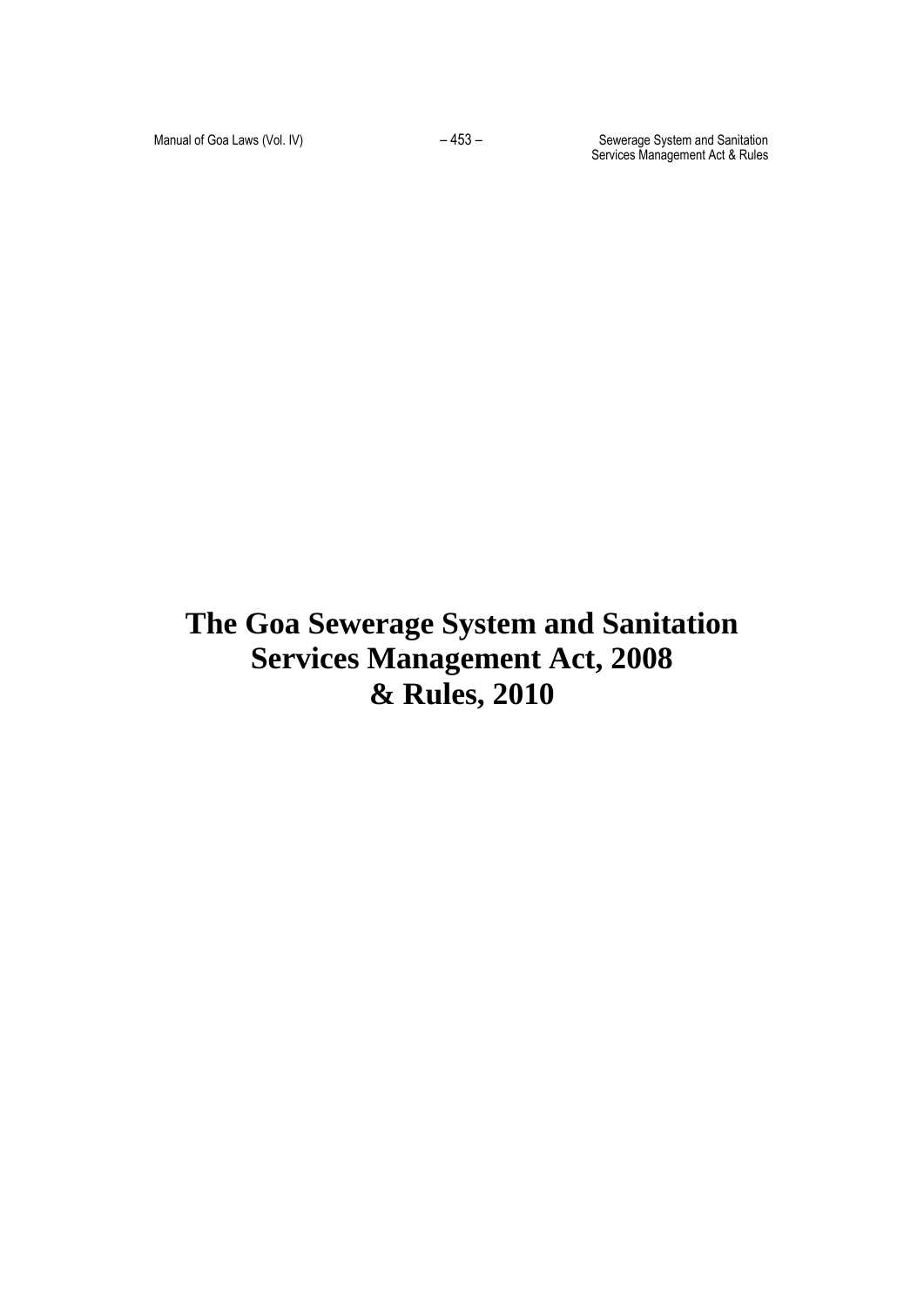Manual of Goa Laws (Vol. IV)

– Sewerage System and Sanitation Services Management Act & Rules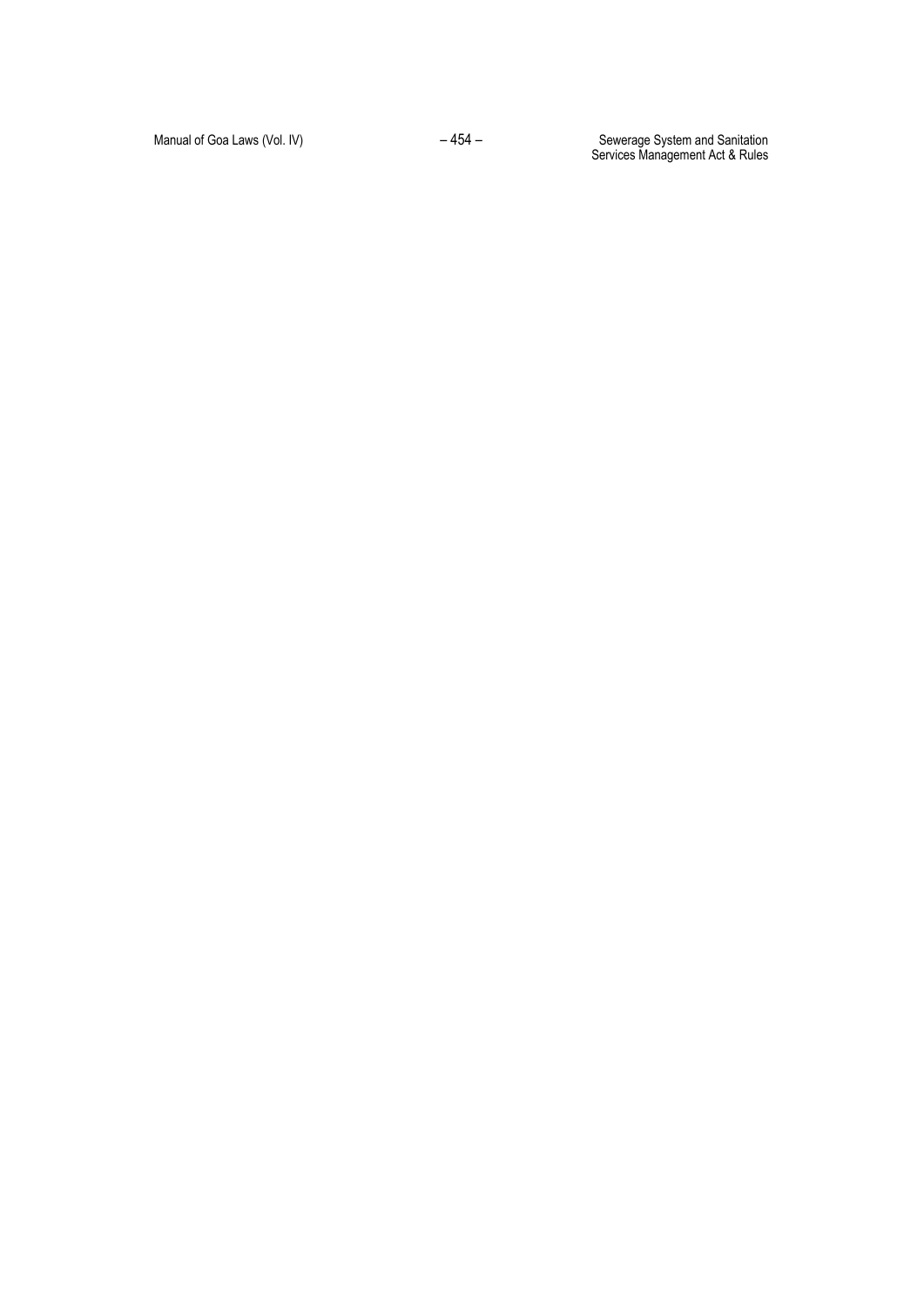# **The Goa Sewerage System and Sanitation Services Management Act, 2008**

**The Goa Sewerage System and Sanitation Services Management Act, 2008 (Goa Act 14 of 2009) [25-06-2009]** published in the Official Gazette, Series I No. 14 (Extraordinary) dated 2-07-2009.

**The Goa Sewerage System and Sanitation Services Management Rules, 2010** published in the Official Gazette, Series I No. 26 dated 23-09-2010.

|                  | Short title, extent and commencement                                      |
|------------------|---------------------------------------------------------------------------|
| 2                | <b>Definitions</b>                                                        |
| 3                | Management of sewerage system and sanitation services                     |
| $\boldsymbol{4}$ | <b>Prohibition of nuisance</b>                                            |
| 5                | <b>Exemptions</b>                                                         |
| 6                | Taking over sewerage systems and sanitation facilities developed by other |
|                  | <b>Dispute Redressal Authority</b>                                        |
| 8                | Appeal                                                                    |
| 9                | <b>Offences and Penalties</b>                                             |
| 10               | Act to have effect in addition to other Acts                              |
| -11              | Protection of action taken in good faith                                  |
| 12               | Power to make rules                                                       |

## **GOVERNMENT OF GOA**

## **Department of Law & Judiciary**

Legal Affairs Division **\_\_**

#### **Notification**

#### 7/29/2008-LA

The Goa Sewerage System and Sanitation Services Management Act, 2008 (Goa Act 14 of 2009), which has been passed by the Legislative Assembly of Goa on 27-8-2008 and assented to by the Governor of Goa on 25-06-2009, is hereby published for general information of the public.

*D. S. Raut Dessai,* Under Secretary (Legislative Affairs).

Porvorim, 2nd July, 2009.

# **The Goa Sewerage System and Sanitation Services Management Act, 2008**

 $\overline{\phantom{a}}$ 

(Goa Act 14 of 2009) [25-06-2009]

AN

#### ACT

*to make provision for management of sewerage system and sanitation services in the State of Goa and for matters connected and incidental thereto.*

Be it enacted by the Legislative Assembly of Goa in the Fifty ninth Year of the Republic of India, as follows:-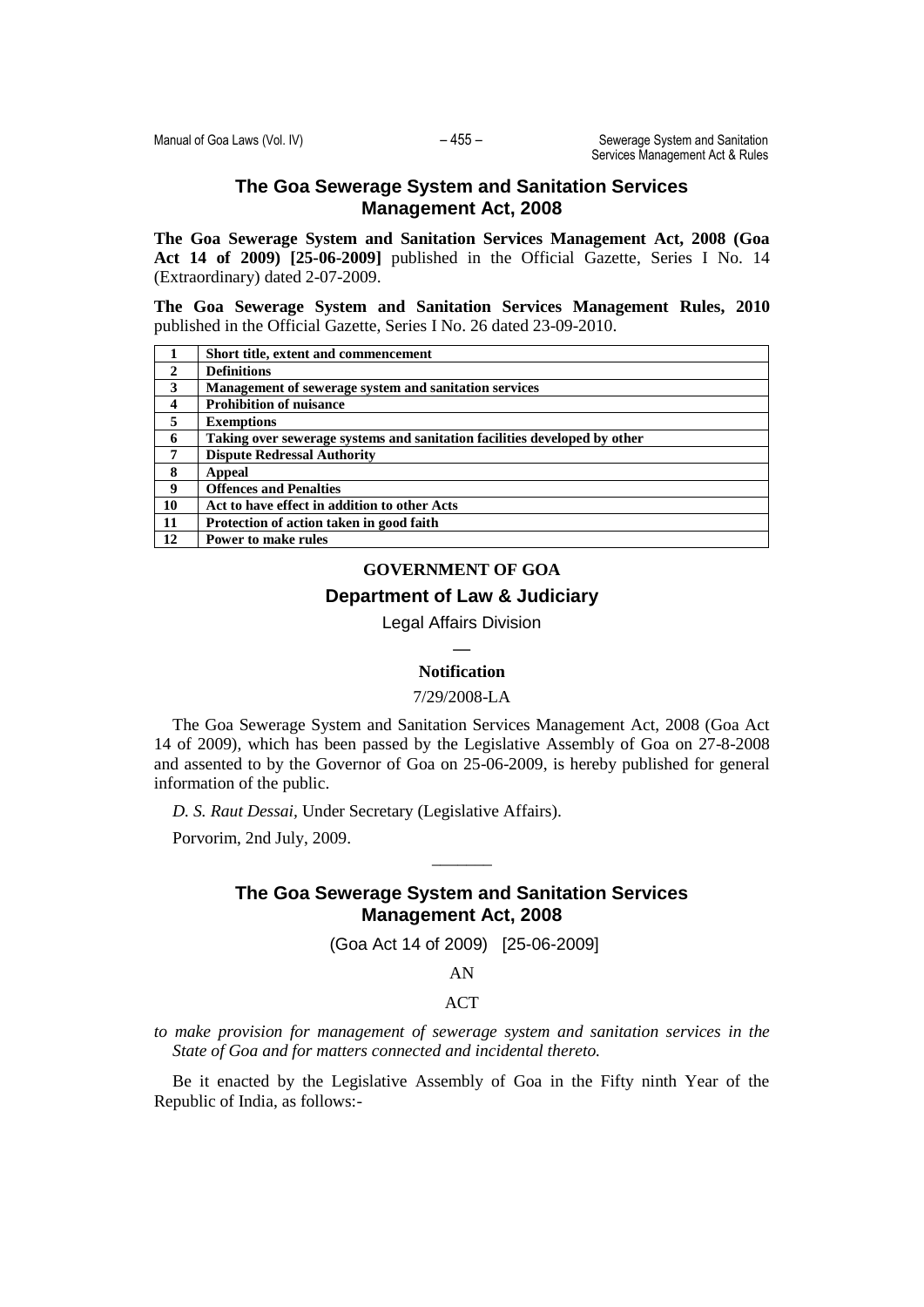**1. Short title, extent and commencement.—** (1) This Act may be called the Goa Sewerage System and Sanitation Services Management Act, 2008.

(2) It shall extend to the whole of the State of Goa.

(3) It shall come into force on such date as the Government may, by notification in the Official Gazette, appoint.

**2. Definitions.—** In this Act, unless the context otherwise requires:—

(a) "consumer" means an individual, firm, company, society, Corporation or an association, who/which has obtained piped water connection from the PWD, or has his own arrangements for potable and non-potable water for domestic, commercial or industrial purposes resulting in generation of sewage or waste water and includes all those who generate sewage or waste water even without having any such arrangement for potable or non-potable water;

(b) "dispute" means the dispute or difference arising out of any order, decision or documents issued or taken under this Act or the rules framed thereunder;

(c) "Dispute Redressal Authority" means an authority constituted under Section 7 of this Act;

(d) "Government" means the Government of Goa:

(e) "management" means administration, control, designing, planning, execution, implementation, operation and maintenance of sewerage system and sanitation services.

(f) ―notification‖ means a notification published in the Official Gazette of the Government.

 $(g)$  "nuisance" means anything injurious or obnoxious to the community or to any individual and includes sewage or waste water or filth accumulation which in the opinion of the Executive Engineer of the PWD/Health Officer or any other authority authorized in this behalf, breed or likely to breed mosquitoes or otherwise injurious to health or property unless treated or disposed of effectively to prevent such accumulation;

(h) "Official Gazette" means the Official Gazette of the Government;

(i) "prescribed" means prescribed by rules made under this Act;

(i) "public sewer" means a pipe or underground conduit or such other device meant to carry untreated sewage and contaminated or polluted water generated from the existing building or construction site, existing in or under the adjoining street, lane or any kind of road or pathway and forming component of the sewerage system controlled by the PWD;

(k) "PWD" means Public Works Department of the Government;

(I) "sanitation services" means developing, operating and maintaining the facilities like pour flush water seal latrines, public toilets for educational institutions, community health centers, contaminated or polluted water treatment and safe disposal systems and other such facilities resulting out of programs in public health and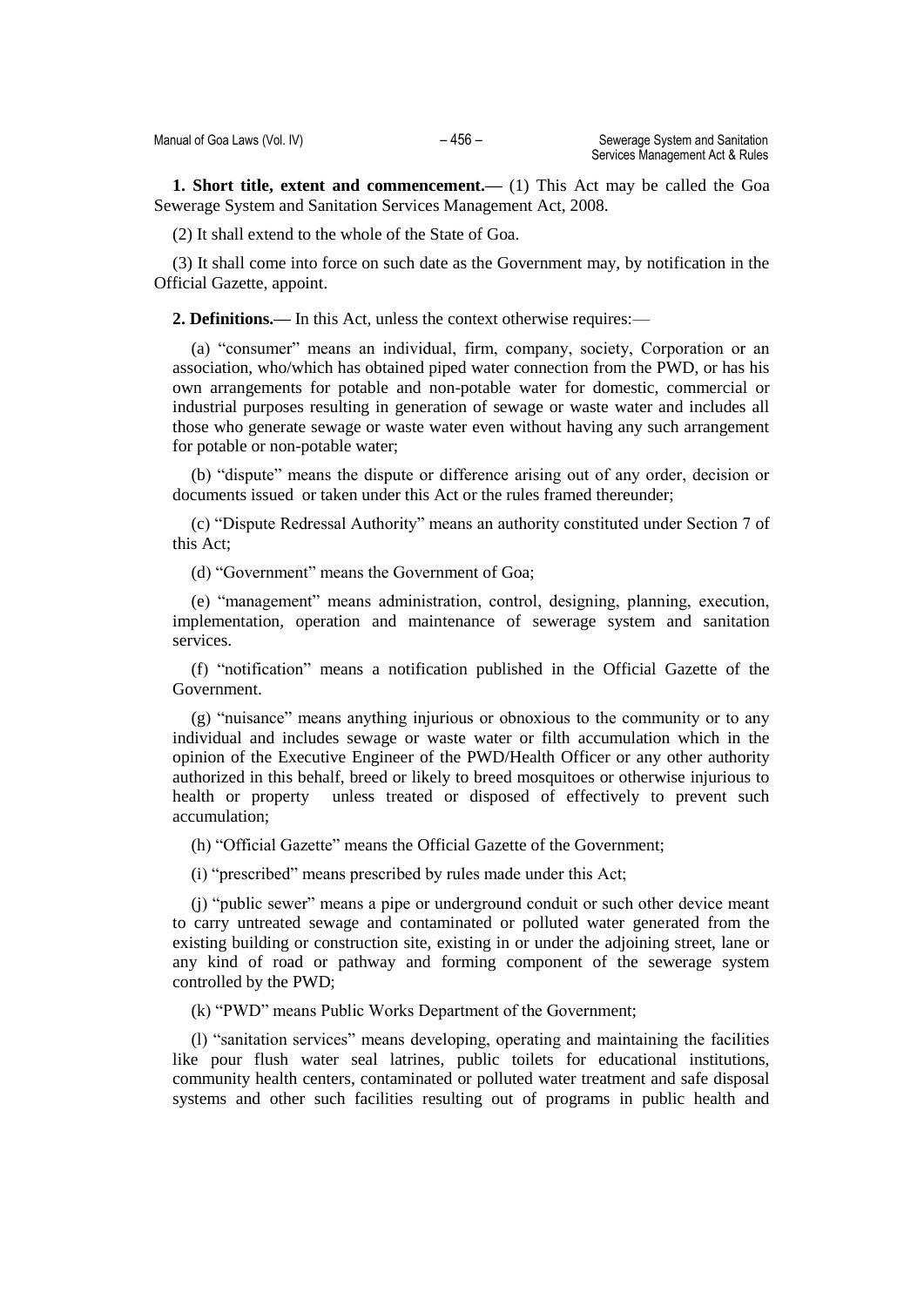sanitation sector implemented by the PWD for the State or any other authority authorized in this behalf;

(m) "sewage" means night-soil and other contents of water closets, latrines, urinals, cess-pools, drains and polluted water from sinks, bathrooms, stables, cattle-sheds, discharges of filth, trade effluents, industrial effluents of specified standards from any kind of building as well as from public conveyances, markets, public places, religious places and educational institutions;

(n) "sewerage system" means the system developed and constructed for facilitating collection, conveyance, pumping, if so warranted, of sewage and includes facilities of the treatment of sewage as per the standards specified by the Goa State Pollution Control Board and safe disposal of treated effluents and non-harmful sludge on land, water bodies or non-potable use, all under control of the PWD;

(o) "State" means the State of Goa;

(p) "Technical Committee" means a committee appointed by the Government consisting of prescribed officers entrusted with the functions as prescribed for the purposes of the Act.

**3. Management of sewerage system and sanitation services.—** (1) On and from the date of coming into force of this Act, sewerage systems and sanitation services for the consumers in the State shall be managed and controlled by the PWD, whenever and wherever such facilities are operational and developed by the PWD in accordance with the provisions of this Act and rules framed thereunder.

(2) Except as otherwise provided by the rules made in this behalf, any consumer intending to avail the facility of sewerage system or use of sanitation services managed by the PWD, shall make an application in writing to prescribed authority for grant of authorization or permission in such for along with such documents and a fee as prescribed.

(3) On receipt of application under sub-section (2), the prescribed authority may subject to provisions of the Act, make such inquiry as it deems fit and if it is satisfied that the consumer is possessing necessary infrastructure to avail the facilities in accordance with the rules,—

(i) grant the permission unconditionally; or

(ii) grant the permission subject to such general or special conditions as it may impose; or

(iii) refuse the permission for reasons to be recorded in writing, after giving a reasonable opportunity of being heard to the applicant.

(4) Every application for grant of permission shall be disposed of by the prescribed authority within a period of 90 days from the date of receipt of the application.

(5) The prescribed authority may cancel or suspend the permission, as the case may be, for reasons to be recorded in writing if the consumer has failed to comply with any provision of the Act or rules or condition of permission granted thereof:

Provided that no permission shall be cancelled or suspended without giving a reasonable opportunity to the consumer of being heard.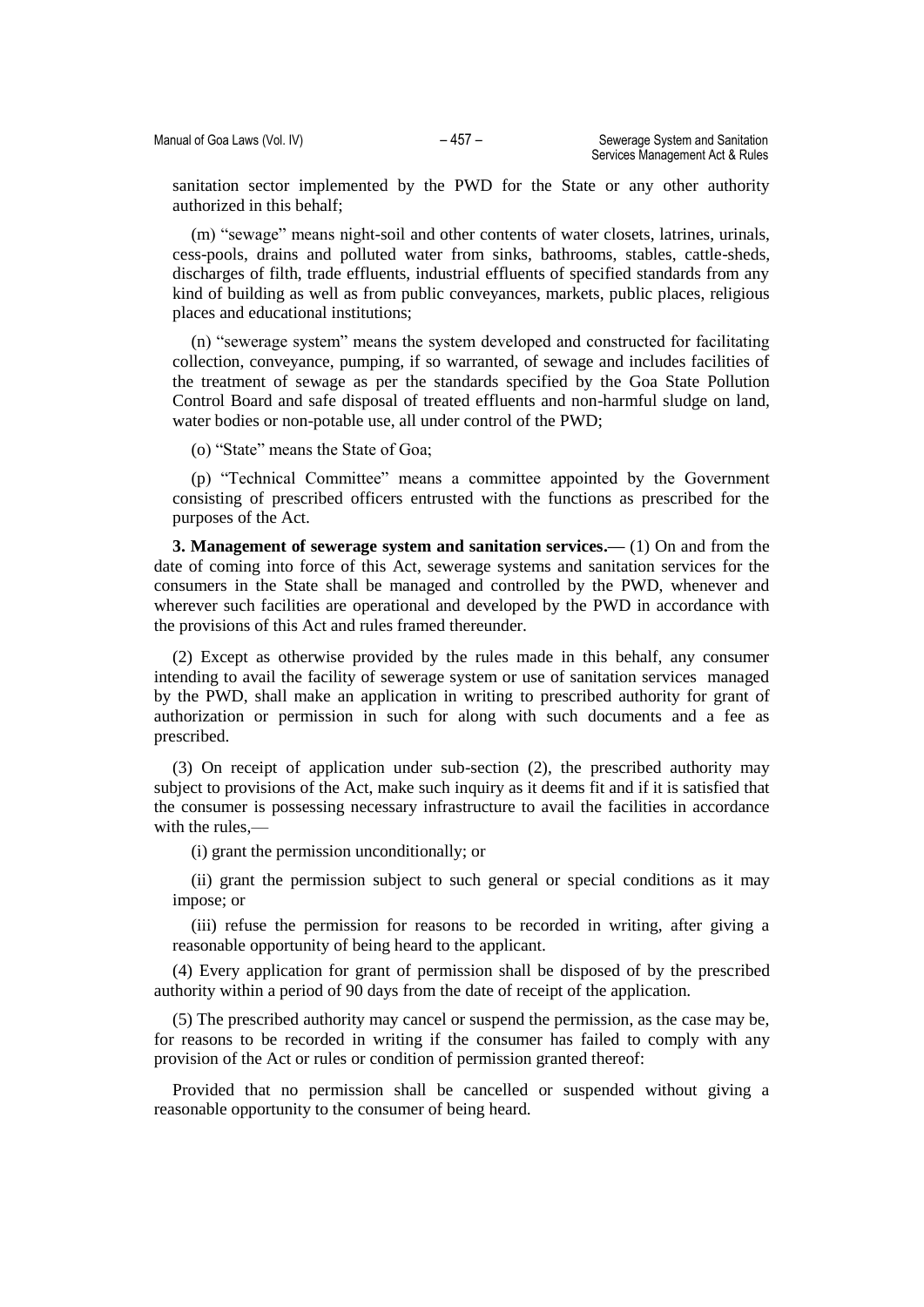**4. Prohibition of nuisance.—** (1) On and from the date of enforcement of this Act, no person shall cause any nuisance injurious to health or property.

(2) Every person shall avail the facility of sewerage system and sanitation services, wherever feasible, in order to prevent nuisance.

**5. Exemptions.—** wherever, in the opinion of the Government reasonable grounds exist in doing so, the Government may, by notification and subject to such conditions and restrictions as may be specified, exempt any category of consumers from all or any of the provisions of this Act or the rules made thereunder, either throughout the State or for any specified period or occasion, with the advice of the Technical Committee.

**6. Taking over sewerage systems and sanitation facilities developed by other.—** The PWD, may subject to prior approval of the Government and the Technical Committee, take-over, the sewerage and sanitation facilities developed by municipal councils, corporations, panchayats, autonomous bodies, industrial estates, Government undertakings, private developers or charitable institutions etc., constructive and overall development of sewerage system and sanitation services in the State and it's management.

**7. Dispute Redressal Authority.—** (1) The Government may, by notification in the Official Gazette, appoint such member of Dispute Redressal Authorities as may be required for redressal of the disputes.

(2) The Dispute Redressal Authority shall comprise of three members including a Chairman, each of them shall have knowledge and experience in one or more fields of engineering, medical, health, environment, sanitation, administration, law, finance keeping in view the nature of dispute.

(3) The Dispute Redressal Authority shall pass orders after giving a reasonable opportunity of being heard to the parties to the dispute.

**8. Appeal.—** (1) Any person aggrieved by an order passed by the Dispute Redressal Authority or the prescribed authority may file an appeal in the prescribed manner to the Appellate Authority to be appointed by the Government, under this Act.

(2) The Appellate Authority shall pass orders after giving a reasonable opportunity of being heared to the parties to the appeal.

(3) The Order of the Appellate Authority shall be final and binding on the parties.

**9. Offences and Penalties.—** Any person, who has,—

(a) made a connection to sewerage system without any approval of PWD.

(b) allowed discharge of the characteristics of sewage or polluted water other than those specified by the Government by rules, by any means whatsoever, into the sewerage system managed by the PWD.

(c) caused disruption to sewerage system or sanitation service giving rise to nuisance or likely to cause nuisance.

(d) committed nuisance or abetted commission of nuisance shall be deemed to have committed an offence under this Act and be punished with a fine which may extend up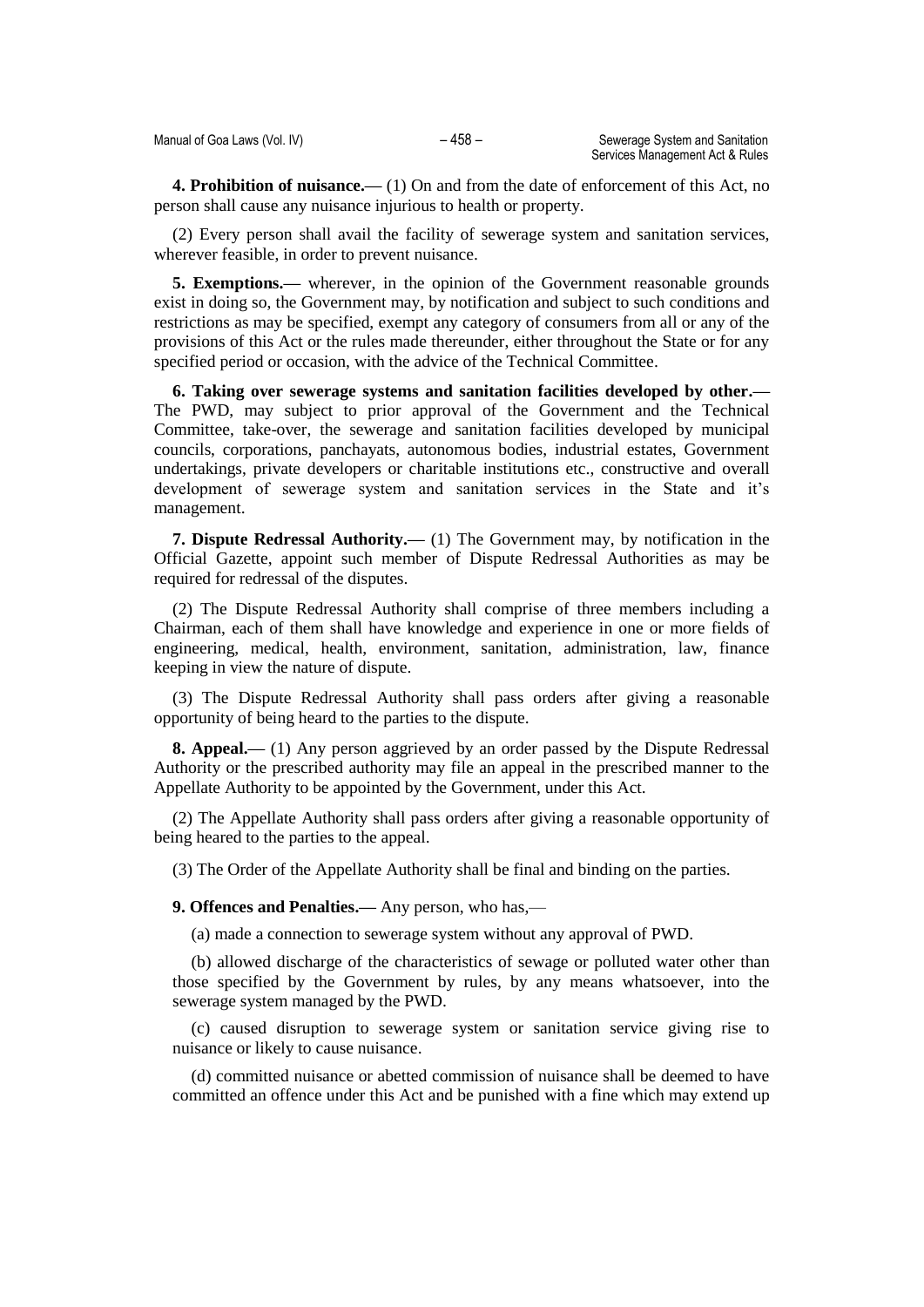to rupees fifty thousand along with the actual cost of restoration of sewerage system or sanitation service, as the case may be, as determined by the Technical Committee.

**10. Act to have effect in addition to other Acts.—** The provision of this Act shall be in addition to, and not in derogation of the provisions of any other law for the time being in force.

**11. Protection of action taken in good faith.—** No suit, prosecution or other legal proceedings shall lie against the Government, the prescribed authority, the Dispute Redressal Authority, the Appellate Authority, or any other officer or servant in the employment of Government for anything which is in good faith done or intended to be done in pursuance of this Act or any rule or order made thereunder.

**12. Power to make rules.—** (1) The Government may, by notification in the Official Gazette, make rules to carry out the provisions of this Act.

(2) In particular and without prejudice to the generality of the foregoing power, such rules may provide for all or any of the following matters namely:—

(a) the categories of consumers who could avail different types of services under this Act;

(b) fees, tariffs, service connection charges and any other applicable charges, penalty and fines for non-payment thereof for different categories of consumers;

(c) Form of application to be made under sub-section (2) of section 3, form of affidavits, undertaking, no objection certificates or other documents, if any to be accompanied with application, form of agreement to be made with PWD for use of sewerage system or to avail sanitation services under this Act;

(d) the methods for payment of bills including billing cycles and period for payment and grace period, if any, recovery of arrears, grant of concessions for any charges or effecting the payments in particular manner;

(e) procedure to be followed by Dispute Redressal Authority for redressal of disputes;

(f) technical parameters for building sewerage system and characteristics of sewage or polluted water that can enter the sewerage system;

(g) composition of technical Committee and allocation of specifies functions to it for the purposes of this Act;

(h) manner of making an appeal against the order passed by the Dispute Redressal Authority or prescribed authority, as specified in section 8;

(i) restricting the entry of sewage, trade effluent, polluted water and other such liquid or solid waste in public sewer;

(j) any other matter which is required to be provided by rules by the Government.

(3) Every rule made by the Government under this section shall be laid as soon as may be after it is made, before the State Legislature.

Secretariat,  $V. P.$  SHETYE, Porvorim-Goa. Secretary to the Government of Goa, Dated: 02-07-2009. Law Department (Legal Affairs).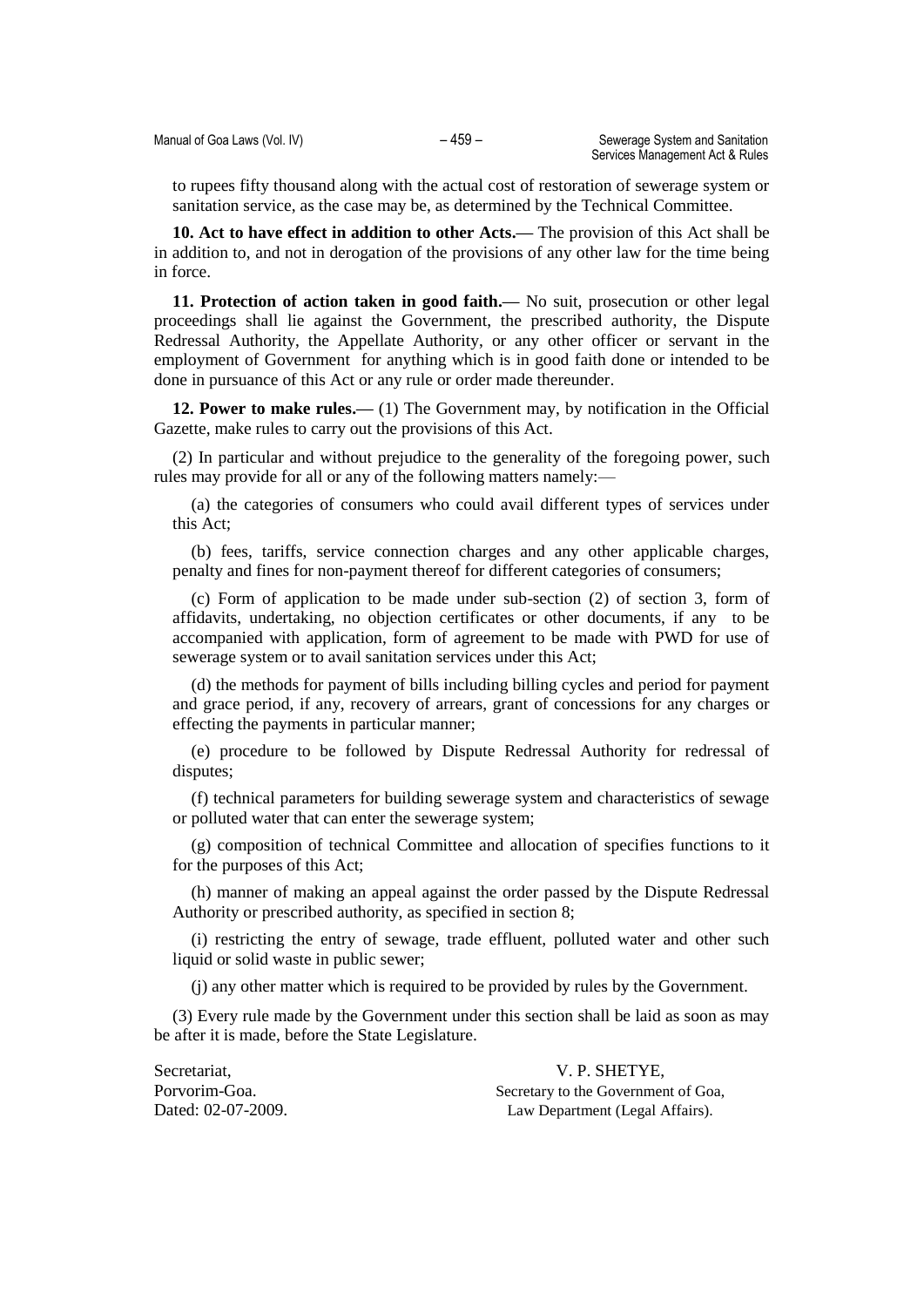Department of Public Works

## Office of the Principal Chief Engineer  $\overline{\phantom{a}}$

## **Notification**

## 1-05/PCE-PWD-EO/10-11/102

In exercise of the powers conferred by section 12 of the Goa Sewerage System and Sanitation Services Management Act, 2008 (Goa Act 14 of 2009), the Government of Goa hereby makes the following rules, namely:—

**1. Short title and commencement.**—(1) These rules may be called the Goa Sewerage System and Sanitation Services Management Rules, 2010.

(2) They shall come into force on such date as the Government may, by notification in the Official Gazette, appoint.

**2. Definitions.—** In these rules, unless the context otherwise requires,—

(a) ‗Act' means the Goa Sewerage System and Sanitation Services Management Act, 2008 (Goa Act 14 of 2009);

(b) ‗building sewerage' shall mean the system of pipes, channels, conduits, chambers, gully traps and manholes conveying wastewater from the building to the nearest inspection chamber or manhole on public sewer;

(c) ‗person' shall include consumer, occupier and owner;

(d) 'public places' shall include bus stands, railway stations, markets, hospitals, clinics, health institutions, educational institutions, libraries, court buildings, recreational and sports complexes, places of worship, religious institutions, dairies, slaughter houses, dhobi-ghats, hotels, theatres, auditoria, concert halls, public offices where the general public have free access, eating places;

(e) ‗section' means section of the Act;

(f) ‗wastewater' shall include sewage, liquid or liquefied discharges from public places, leaches and commercial or trade effluents from shops and buildings.

Words and expressions used herein but not defined shall have the same meaning as assigned to them in the Act.

**3. Procedure for availing facility of sewerage system, form of application etc.—** (1) Every person intending to avail the facility of sewerage system or use of sanitation services managed by PWD, shall make an application in Form I hereto to the concerned Assistant Engineer with the following documents and fee as specified in rule 5 hereto,—

(a) Location sketch with landmarks in the vicinity of applicant's premises.

(b) Site plan showing boundaries, layout of building sewerage showing relative levels of manholes and locations, plumbing lines supplying drinking water, also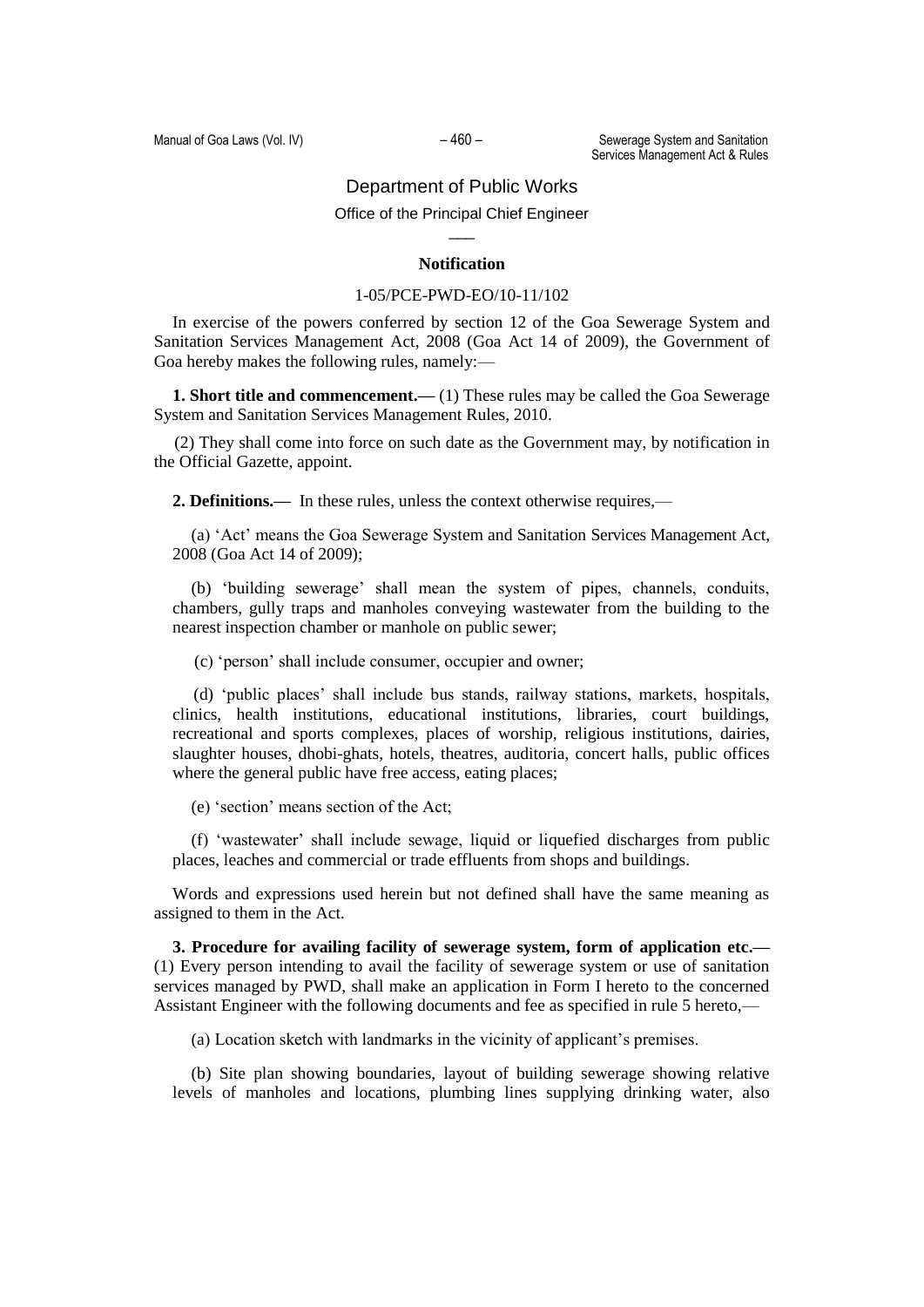indicating any other source of water in the premises, duly certified by the plumber holding valid registered license issued by PWD.

(c) Documents concerning ownership e.g. sale deed, order of tenancy/mundcar, etc.

(d) Occupation certificate.

(e) Document asking to avail sewerage connection issued by the Municipality or Panchayat.

(f) Affidavit and undertaking in Forms III and IV, respectively, hereto.

Nearest consumer's details regarding water supply, sewerage connection, electricity supply, telephone connection and certified copy of latest bill paid by him.

(2) After verifying the documents and making inquiry regarding feasibility of providing the sewerage connection at site, the Assistant Engineer may advise the applicant regarding modifications required in the sewerage and plumbing lines of the building. He shall ask the applicant to pay the security deposit and then release the connection after compliance of his advice and on signing the agreement in Form II hereto.

(3) Every application received under sub-rule *(1)* shall be disposed by the concerned Assistant Engineer as per provisions of sub-sections (3) and (4) of section 3 of the Act.

**4. Categories of Consumers.—** Categories of Consumers who could avail the services under the Act shall be as specified below:

#### (1) *Domestic Category:*

(i) Consumers having treated piped water supply connection lawfully obtained from water supply systems controlled by PWD; and

(ii) Consumers having their own arrangements, partly or fully, for potable water or otherwise, resulting into the generation of wastewater/sewage.

#### (2) *Commercial Category:*

(i) Consumers having treated piped water supply connection for commercial use lawfully obtained from water supply systems controlled by PWD; and

(ii) Consumer availing water supplied by PWD or other person through a tanker to make up their demand for commercial use or otherwise, resulting into generation of wastewater/sewage.

#### (3) *Industrial Category:*

Small industrial establishments engaged in fabrication, manufacture, or process industry having any kind of water supply arrangement, permanent or otherwise, which results into generation of wastewater/sewage.

#### (4) *Public Places:*

Public places generating wastewater/sewage.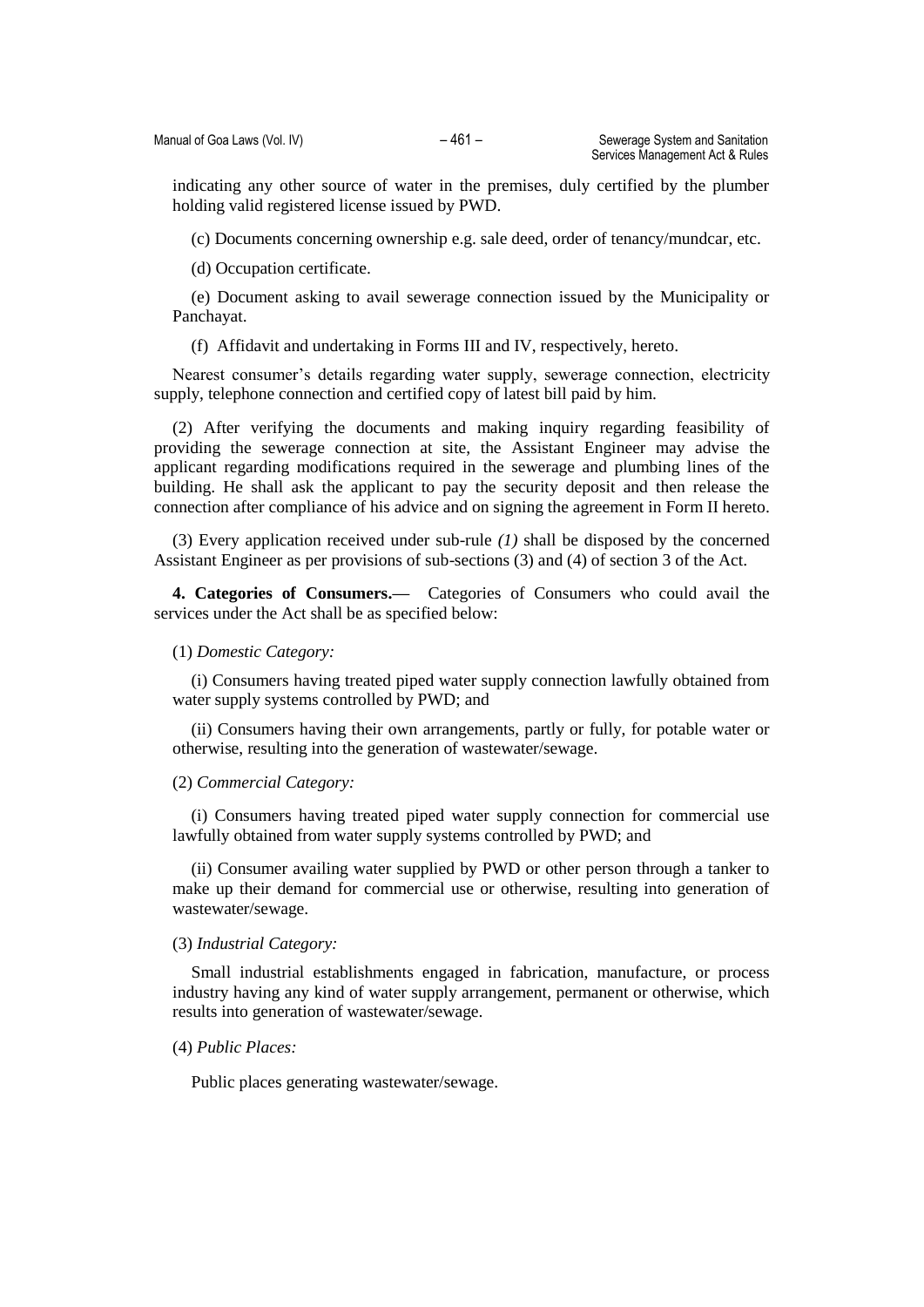**5. Sewerage Charges.—** All consumers generating wastewater/sewage and are availing facility of having connection to sewerage and sanitation system developed by the Government shall pay the following charges:

(i) *Domestic Category*:

Rupee 1/- (Rupee one only) per cubic meter of wastewater/sewage generated.

Quantity of wastewater/sewage generated shall be computed @ 100 lpcd or 80% of water consumed as measured through water meter and other sources as well, whichever is higher.

(ii) *Commercial Category*:

Rupees 5/- (Rupees five only) per cubic meter of wastewater/sewage generated.

(iii) *Industrial Category*:

Rupees 5/- (Rupees five only) per cubic meter of wastewater/sewage generated.

(iv) *Public Places*:

Rupees 3/- (Rupees three only) per cubic meter of wastewater/sewage generated.

(1) In cases of category (*ii*), (*iii*) and (*iv*) above, quantity of wastewater/sewage generated shall be computed as 80% of water consumed through the water meter, tanker water supplied from PWD and or any other source including own source of any kind of water all taken together making up the demand as declared by the consumer. The Executive Engineer shall examine and assess the wastewater/sewage generation as and when felt necessary by him and his decision as to the quantum of wastewater/sewage generation shall be final and binding on the consumer.

In case of variation in the quantum of generation of wastewater/sewage is likely to last for more than three months, the consumer shall intimate the same to the concerned Executive Engineer.

(2) The consumer who are already having connection for sewerage system and sanitary services developed by the Government shall be liable to pay the aforesaid charges on expiry of 180 days from the date of coming into force of these rules.

**6. Connection Charges.—** The following connection charges shall be paid by a person while availing connection to sewerage system developed by P.W.D.

(a) *Domestic Category:*

- (i) Rs. 200/- per connection upto 150 mm dia.
- (ii) Rs. 350/- per connection above 150 mm dia.
- (iii) Rs. 100/- per flat/house if in-group joining with one connection.

(b) *Commercial Category:*

- (i) Rs. 500/- per connection upto 150 mm dia.
- (ii) Rs. 750/- per connection above 150 mm dia.
- (iii) Rs. 250/- per consumer if in-group joining with one connection.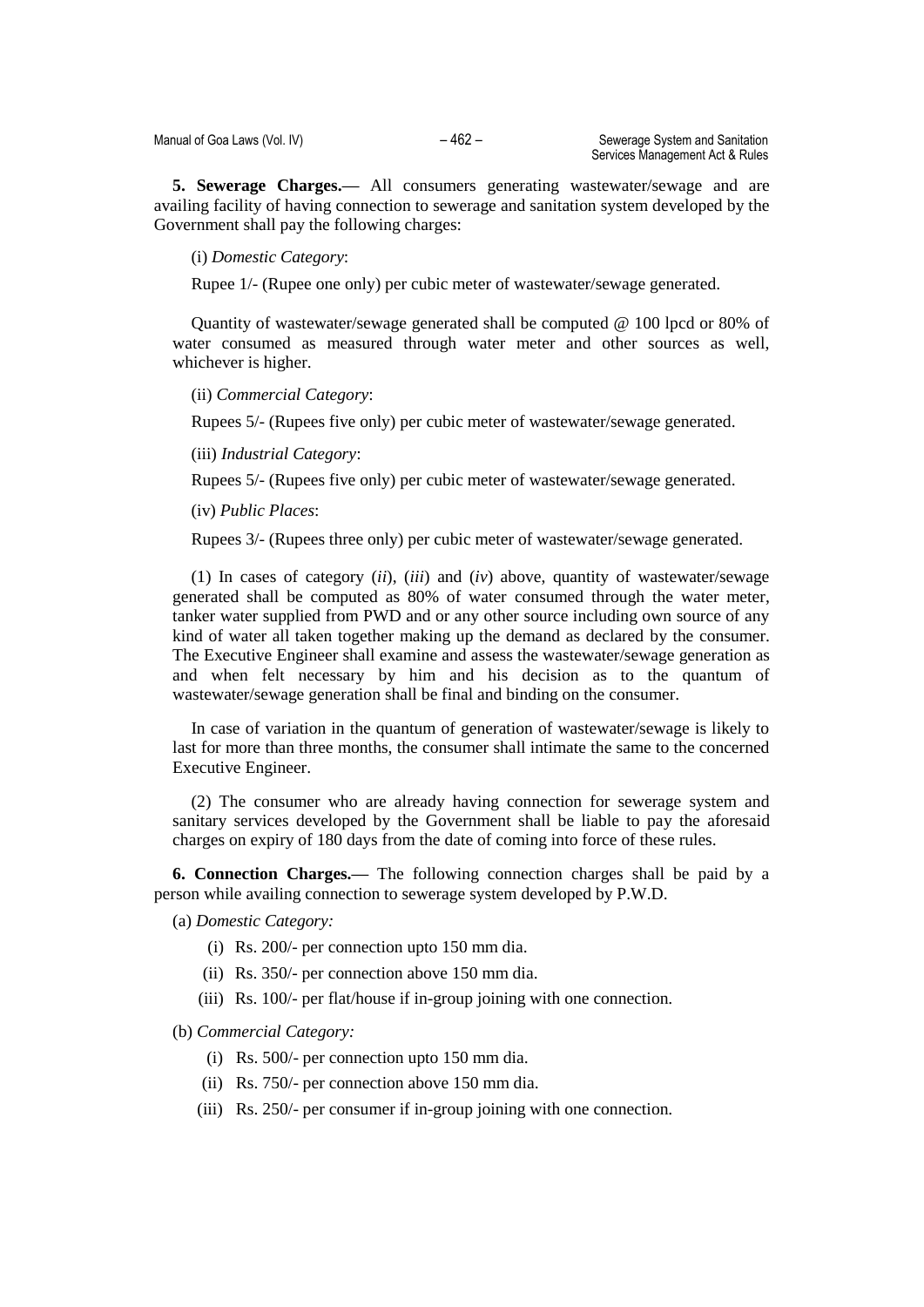(c) *Industrial Category:*

- (i) Rs. 1000/- per connection upto 150 mm dia.
- (ii) Rs. 2000/- per connection above 150 mm dia.
- (iii) Rs. 500/- per industry if in-group joining with one connection.

*(d) Public Places:*

(i) Rs. 1000/- per connection upto 150 mm dia.

(ii) Rs. 2000/- per connection above 150 mm dia.

**7. Delayed payment charges, penalties and fine.—** (1) The delayed payment charges @ 2% of billed amount shall become due and payable if bill amount is not paid within the due date. Delayed payment charges shall be rounded off to next higher rupee.

(2) The water supply connection shall be liable for disconnection without notice if three consecutive bills remain unpaid.

(3) The re-connection of water supply will be effected only on payment of entire outstanding bill with 10% fine over and above the delayed payment charges as well as sewerage charges on receiving specific application for re-connection with proof of payment. The concerned Executive Engineer shall approve the re-connection.

**8. Inspection Charges.—** In case any party is affected by any act or omission by the consumer availing the services under the Act or these rules, he shall approach to the Executive Engineer for inspection of the sewerage system of the building of said consumer, on payment of Rs. 500/- (Rupees five hundred) for domestic category and Rs. 1000/- (Rupees one thousand) for other categories. These charges are not refundable.

**9. Security Deposits.—** The security deposit payable at the time of taking connection to the sewerage system shall be as under:

- (i) Domestic category: Rs. 500/-
- (ii) Commercial category: Rs. 1000/-
- (iii) Industrial category: Rs. 3000/-
- (iv) Public places: Rs. 1000/-.

**10. Inspection of sewerage system, etc.—** (1) The Chief Engineer may cause inspection of building, construction site or public place, and take up additional sewerage network if the public sewer is not available for effective conveyance of wastewater/sewage from such building, construction site or public place, within a distance of 30 metres from boundary of such building, construction site or are public place, so as to facilitate better wastewater/sewage management to improve sanitation and public health standards, in any part of the State.

(2) The Chief Engineer may cause inspection of building sewerage, wastewater/ /sewerage systems of public places causing nuisance and pollution posing threat to sanitation and public health and order for rectification of defects and disconnect if so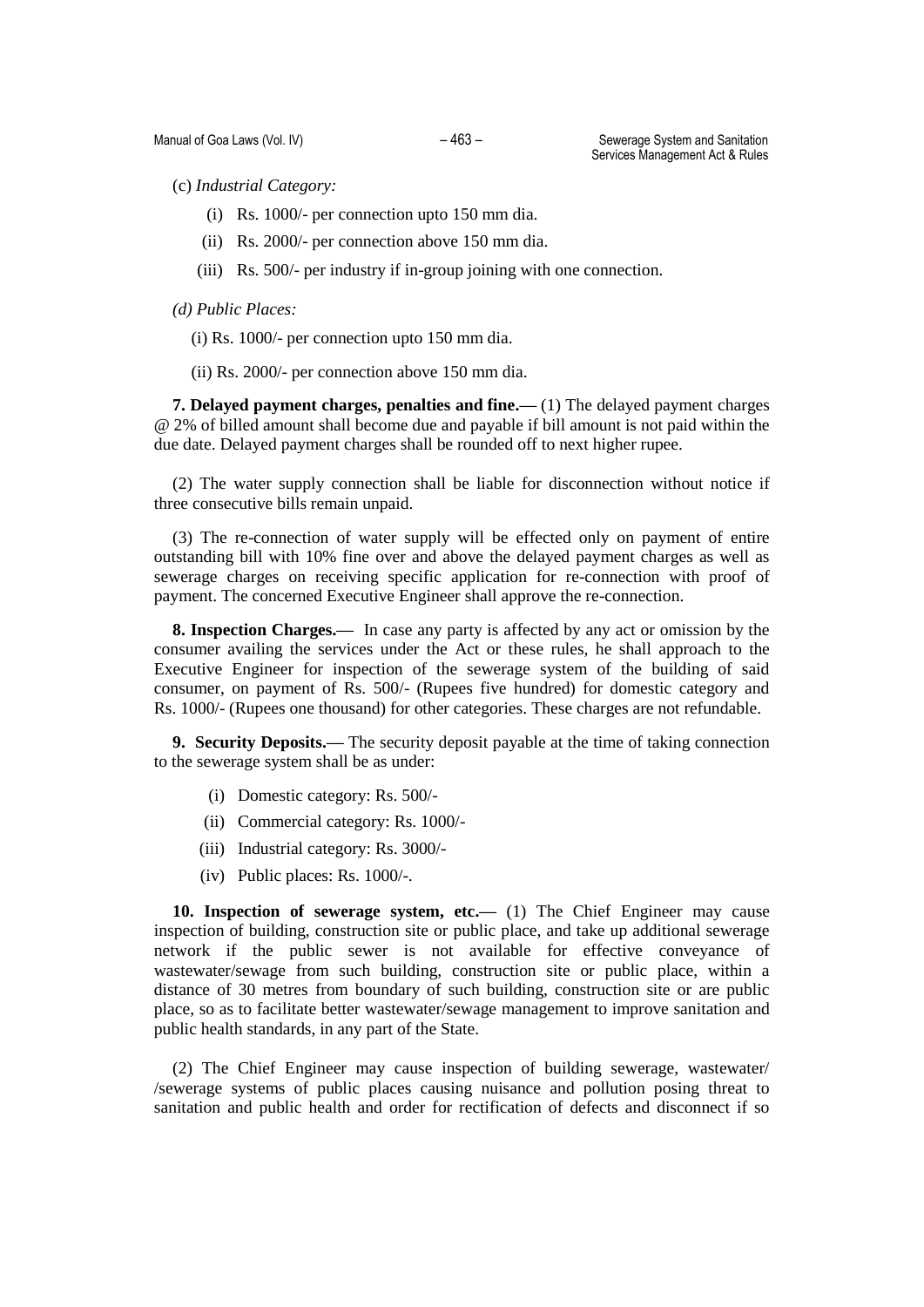warranted, sewerage connection and/or water supply connection from the sewerage system and/or water supply distribution network respectively, until such time the nuisance or pollution is removed by the consumer at his cost to the satisfaction of the Chief Engineer.

(3) The Chief Engineer, on receiving special or general order from the Director of Health Services or any other authority in pursuance of any Acts or rules framed thereunder suggesting measures necessary for improving public health administration and sanitation facilities shall to undertake the works related to such measures as soon as possible.

(4) In the event of any developmental activity is undertaken by the authorities/ /department or agencies of Government of Goa, Government of India, private developers, Government undertakings, which will affect existing or proposed sewerage system and sanitation services under control of P.W.D., the Chief Engineer should invariably be consulted by the respective authority department or agency before commencement of such developmental activity and the actual cost involved in restoring, repairing or reconstruction of sewerage and sanitation services affected shall be borne by concerned authority/department or agency as determined by the Chief Engineer. The funds to cover the cost restoration should be deposited with the Chief Engineer before commencement of the work.

(5) If, in the opinion of the Executive Engineer, any premises is without effective sewerage system, or its sewerage system is not functioning or malfunctioning, causing overflow or stagnation of sewage or wastewater resulting into nuisance or health hazard and also if the septic tanks are not maintained scientifically causing non- -absorption of effluent from soak pits and further if public sewer is very much available within the distance of 30 meters from external boundary of the premises, he may by notice direct the owner, occupier, consumer or the in-charge person of public place, as the case may be, to construct suitable sewerage system leading the wastewater/sewage to the public sewer system effectively and avail the sewerage connection and related services within the time limit mentioned in the notice. As soon as the sewerage facility is made available within 30 meters from the premises, the Executive Engineer shall issue a notice to avail sewerage facility developed by P.W.D. and the owner/occupier shall immediately connect his sewerage system to the sewerage system developed by P.W.D. at his own cost within the period mentioned in the notice, failing which, the essential services like water supply, electricity shall be liable for disconnection at any time after expiry of the period mentioned in the notice.

(6) If it is detected by the Executive Engineer concerned, that leakage or damage to the sewerage system of any building, has resulted into contamination of ground water, piped water, or any other source of water being used by the consumer or others the Executive Engineer shall immediately order disconnection of water supply to the said building and order the person responsible to maintain the same, to repair the same, within 24 hours. In the event no steps are taken by the consumer to stop leakage or restore damage caused within 24 hours of its occurence, the Executive Engineer shall himself take such steps and recover the cost thereof from the persons responsible thereof.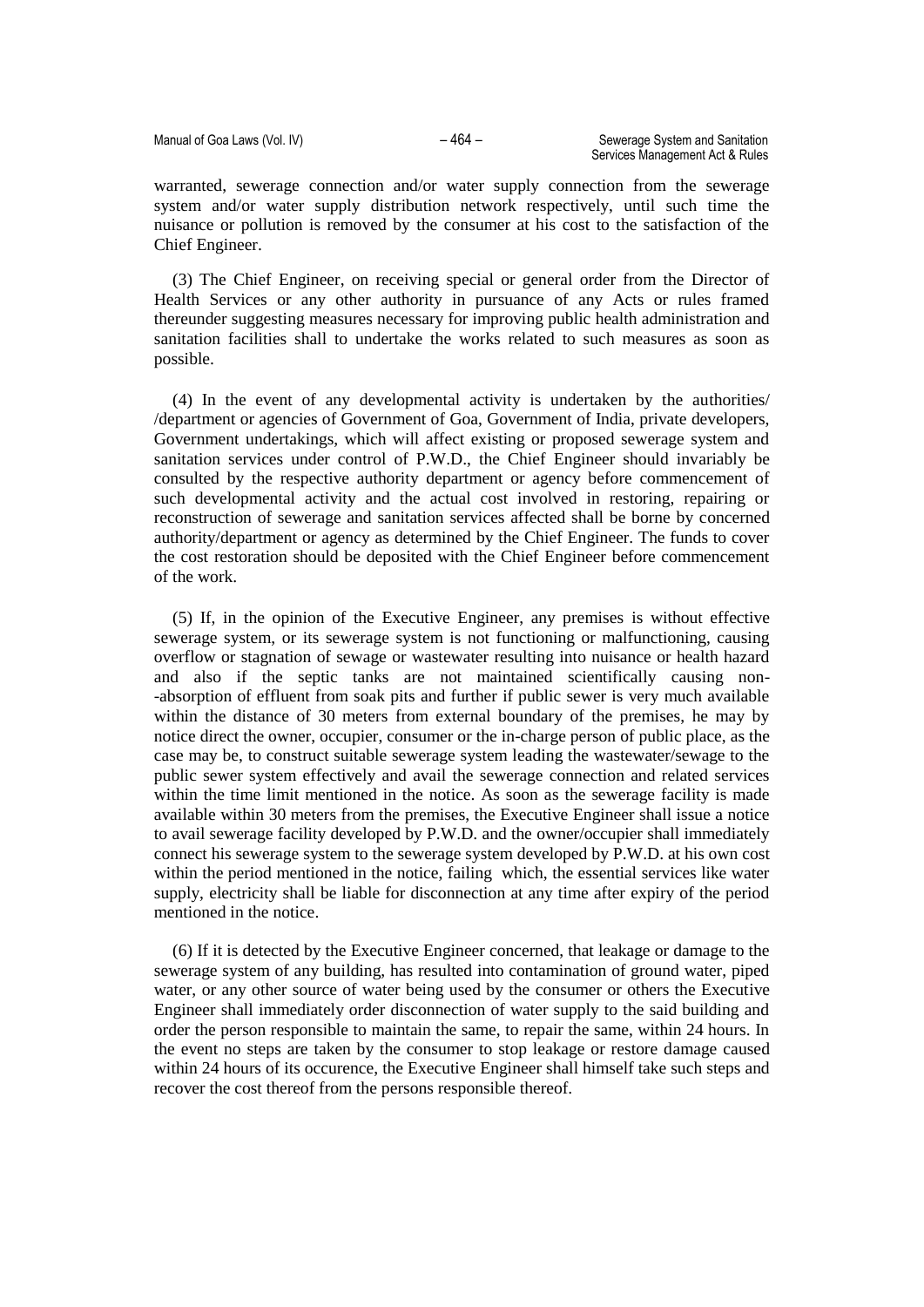| Manual of Goa Laws (Vol. IV) |  |  |  |
|------------------------------|--|--|--|
|------------------------------|--|--|--|

(7) If it is detected by or brought to the notice of Executive Engineer that public sewerage system is malfunctioning or choked due to any reasons whatsoever, resulting into nuisance, accumulation of filth, he shall cause to inspect the site immediately and take steps to restore the functioning of sewerage system. He shall recover the cost involved, if in his opinion the cause is attributable to the consumer, by giving suitable notice, to effect the payment within the period specified in the notice.

**11. Bills and Payments.—** (1) The bills for the services under the Act may be clubbed with the bills for water supply wherever possible. It will be treated as one bill for all the purposes of payments, recoveries, penalties and fines imposed under the Act.

(2) The bill may be issued normally every month in Form V hereto and shall be paid within the due date specified therein failing which it will attract delayed payment charges to be levied and subsequent actions as provided hereinabove.

(3) Bills will be issued as per the billing cycle and the consumers are advised to watch for timely receipt of bill. If the bills are not received within a period of seven days from normal date of issue of bill, the consumer should enquire about it at the local office where the bills are prepared. The Assistant Engineer, on payment of Rs. 5/- (Rupees five) shall issue duplicate bill. The fact that a consumer has not received the bill or received the bill after due date of payment will/shall absolve his liability for payment.

(4) The arrears of unpaid bills, penalties, fines, inspection charges, cost of repairs and restoration of sewerage system and any other dues from the consumer shall be recovered as arrears of land revenue, if payments are not effected by the consumer within the date specified in the notice of demand.

(5) The bills may be paid through the authorized financial institutions like banks, as specified by the Chief Engineer.

(6) The Assistant Engineer who has issued the bill may correct a bill on getting written complaint or request from the consumer, after verification of records, meters and inspection of site if necessary. The Assistant Engineer shall effect necessary corrections in the bill in respect of clerical or arithmetical errors arising out of wrong meter reading or arrears shown wrongly. The Assistant Engineer shall correct all other kinds of errors in the bill which are attributable to any other reasons including due to faulty meter as found after testing but such error should be reported on receiving first wrong bill, subject to the condition that net financial implications of such bill shall not exceed Rs. 15000/- (Rupees fifteen thousand only).

(7) The Executive Engineer shall effect corrections in the bill in the same manner as mentioned above wherein financial implications are not exceeding Rs. 2,00,000/- (Rupees two lakhs only).

**12. Procedure for Dispute Redressal Authority for redressal of disputes.—** (1) The Dispute Redressal Authority, on receiving the reference of disputes between the parties, shall immediately issue notice to the parties to dispute and instruct them to appear before it in person or through duly authorized representative on a specified date, time and venue.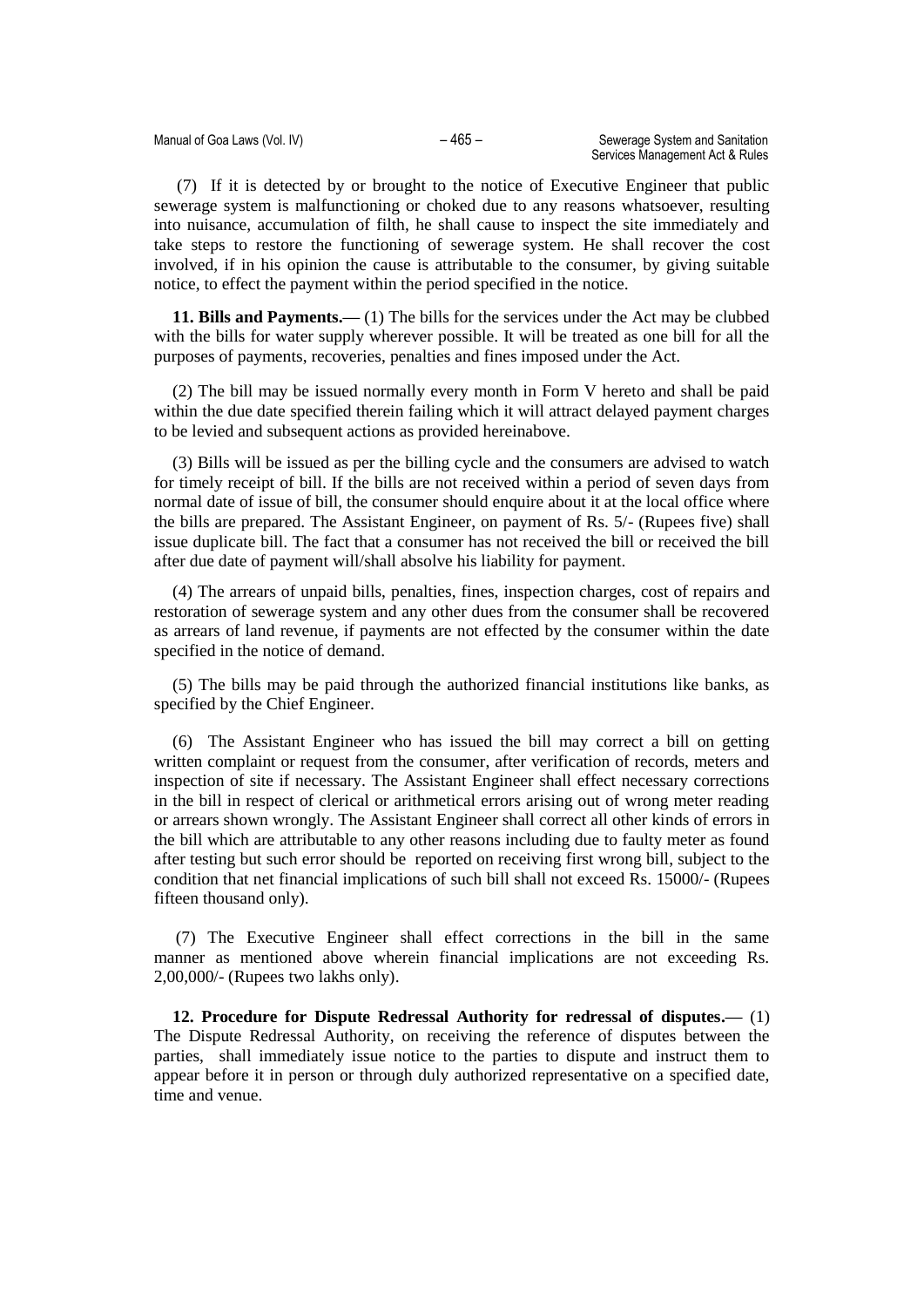(2) For the purpose of these rules, the Dispute Redressal Authority shall have the same powers as are vested in a civil court under Code of Civil Procedure, 1908 (5 of 1908), in respect of the following matters, namely:—

(i) summarising and enforcing the attendance of any defendant or witness and examining the witness on oath;

(ii) the discovery and production of any document or other material object producible as evidence;

(iii) the reception of evidence on affidavits;

(iv) issuing of any commission for the examination of any witness;

(v) any other matter which may be specified by the Government.

(3) Every dispute shall be heard as expeditiously as possible and endeavour shall be made to decide the same within a period of six months from the date of receipt of notice by opposite party.

(4) The Dispute Redressal Authority shall not hear any reference made after expiry of 180 days from arising of dispute.

**13. Appeal.—** (1) Every appeal to be filed to the Appellate Authority shall be in the form of Memo of Appeal accompanied by the order against which the appeal is preferred and fee in the form of Court fee stamp of Rs. 100/-. (Rupees one hundred only).

(2) The Appellate Authority shall immediately give notice to both parties and instruct them to appear before it, either in person or through duly authorized representative, on a specified date, time and venue.

(3) The Appellate Authority shall give full opportunity to the parties to present their case.

(4) Every appeal shall be heard as expeditiously as possible and endeavour shall be made to decide the same within a period of six months from the date of receipt of notice by opposite party.

**14. Composition and functions of Technical Committee.—** (1) ‗Technical Committee' shall consist of following members, namely:—

|    | 1. Chief Engineer, P.W.D. in-charge<br>of Sewerage and Sanitation Services                     | Chairperson           |
|----|------------------------------------------------------------------------------------------------|-----------------------|
|    | 2. Director of Health Services,<br>Government of Goa                                           | —Member               |
|    | 3. Chairman, Goa State Pollution<br>Control Board                                              | —Member               |
| 4. | A member who is considered as<br>an expert in the subject in the<br>opinion of the Chairperson | —Member               |
| 5. | Superintending Surveyor of<br>Works P.W.D. will function as                                    | —Member<br>Secretary. |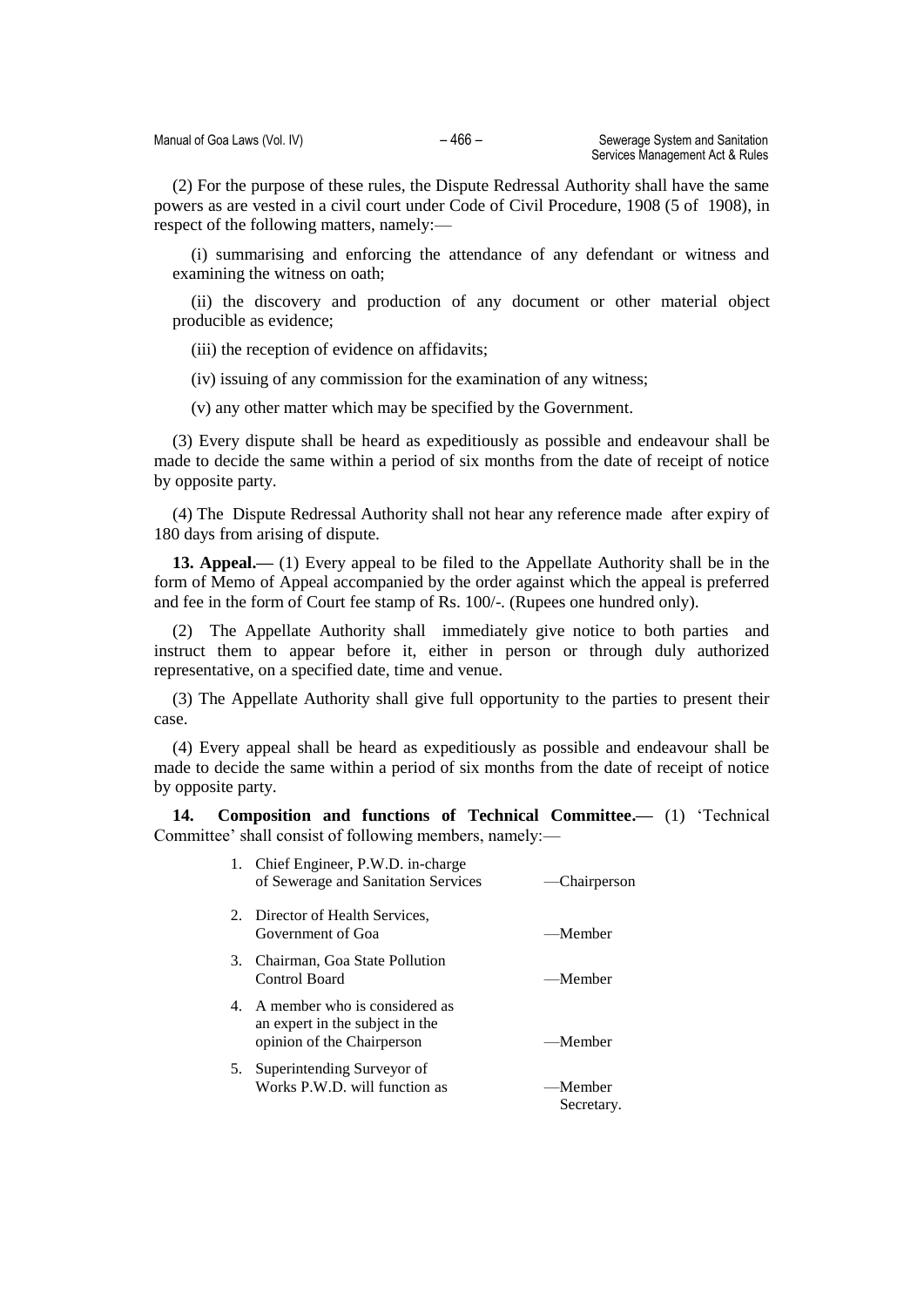| Manual of Goa Laws (Vol. IV) | $-467-$ | Sewerage System and Sanitation  |
|------------------------------|---------|---------------------------------|
|                              |         | Services Management Act & Rules |

The Technical Committee shall advise the Government on measures to be taken for improvement of sewerage system and sanitation services in the best interests of public. It will also decide the terms and conditions for taking over the sewerage and sanitation facilities developed by other bodies as provided in terms of section 6 of the Act.

**15. Technical parameters and specifications.—** (1) The sewerage system of building shall join the public sewer at angle not exceeding 60 degrees with reference to alignment of public sewer and in the direction of flow. Any variation will be the exception compelled by the site conditions, which will not give rise to any problems detrimental to the public sewer.

(2) The sewerage system of building joining the public sewer shall not include the septic tank and soak pits existing, if any. The alignment of pipes and location of manholes, inspection chambers, gully traps, as well as additions, modifications and specifications thereof, required for the sewerage system of buildings proposed to be joined by sewerage connection shall be all as advised and approved by the Assistant Engineer concerned.

(3) The sewer immediately at the upstream of manhole on the public sewer shall not be at a gradient flatter than 1:90 and steeper than 1:15 as far as possible.

(4) The Executive Engineer shall decide about the location, specifications and other technical parameters of the manhole or inspection chamber, in the event more than one building sewerage systems are to be joined with one and the same manhole on public sewerage system. This manhole or inspection chamber shall not be constructed in any of the privately owned premises of the parties or consumers concerned. The Executive Engineer shall connect or extend the sewerline to any other premises to facilitate additional connections to the manhole or inspection chamber, so constructed by other consumer. No cost adjustment shall be effected for the previous consumers in such cases.

(5) The characteristics of the wastewater/sewage, which can join the sewerage system shall be as per the Schedule appended to these rules. Relaxation or tightening of these standards for entry of wastewater/sewage into the public sewer shall be as per the advice to the Government by the Technical Committee in respect of specific cases. The Government may approve or reject the recommendations of the Technical Committee for the reasons recorded in writing.

(6) Unless otherwise advised by the Technical Committee, the following categories of wastewater/sewage shall not be connected to the public sewer system, notwithstanding the fact that they meet the standards/specifications/characteristics as laid down hereinabove.

(a) Storm water, surface water, ground water, roof run-off, or sub-surface polluted water.

(b) Liquid or liquefied wastewater/sewage resulting from all categories of hazardous wastes specified in the Schedule to the Hazardous Waste (Management and Handling) Rules, 1989 and amendments thereof.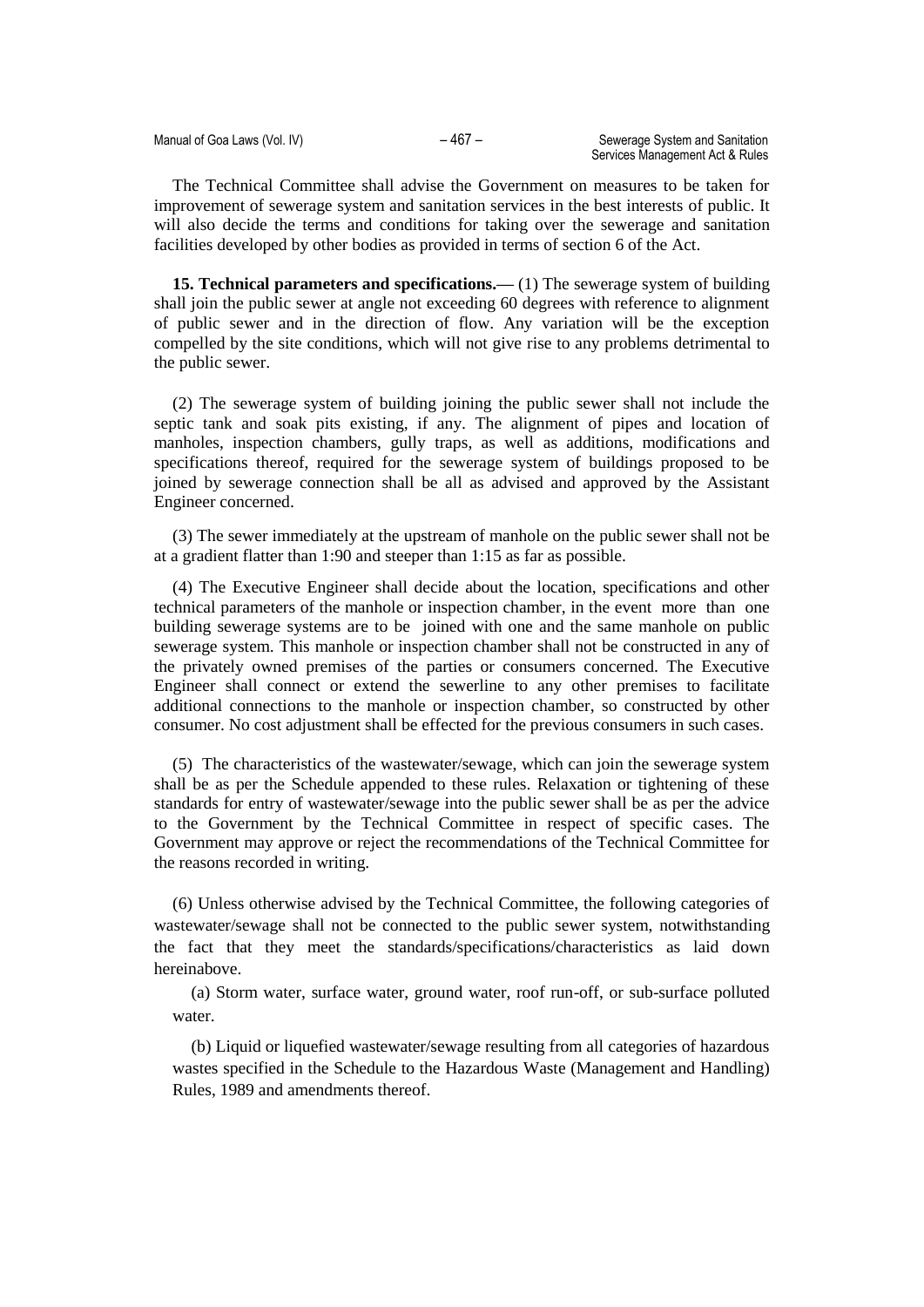(c) Industrial effluents not treated to the standards laid down by the Goa State Pollution Control Board.

(d) Bio-medical wastes in liquid or liquefied form and wastewater/sewage resulting out of liquid ash after incineration.

(e) Leachet or any liquefied discharges from the process on solid waste.

(f) Any other wastewater/sewage causing disruption or nuisance by virtue of its entry into the public sewer system.

By order and in the name of the Governor of Goa.

*J. J. S. Rego*, Principal Chief Engineer and ex officio Additional Secretary (P.W.D). Panaji, 17th September, 2010.

#### **SCHEDULE**

\_\_\_\_\_\_\_\_\_\_

## [*See* rule 15 (5)]

## **Characteristics of wastewater/sewage discharging into the public sewer**

| Sr. No.        | Parameter                                                                      | Standard                     |
|----------------|--------------------------------------------------------------------------------|------------------------------|
| 1              | $\overline{c}$                                                                 | 3                            |
| 1              | Suspended solids (max) mg/1.                                                   | 600                          |
| $\overline{2}$ | Dissolved solids (Organic), (max).                                             | 2100                         |
| 3              | PH value.                                                                      | 5.5 to 9.0                   |
| 4              | Temperature (max) 0 C.                                                         | 45 at the point of discharge |
| 5              | Oil and grease (max) $mg/1$ .                                                  | 20                           |
| 6              | Ammonical nitrogen (as N), (max) mg/1.                                         | 50                           |
| 7              | Biochemical oxygen demand $(5 \text{ days at } 20^{\circ} \text{ C})$ , (max). | 350                          |
| 8              | Arsenic (as As), (max) mg/1.                                                   | 0.2                          |
| 9              | Mercury (as Hg) (max) $mg/1$ .                                                 | 0.01                         |
| 10             | Lead (as Pb) (max) $mg/1$ .                                                    | 0.1                          |
| 11             | Cadmium (as Cd) (max) $mg/1$ .                                                 | 1.0                          |
| 12             | Hexavalent chromium (as $Cr. + 6$ ) (max) mg/1.                                | 2.0                          |
| 13             | Total chromium (as $Cr$ ) (max) mg/1.                                          | 2.0                          |
| 14             | Copper (as Cu) (max) $mg/1$ .                                                  | 3.0                          |
| 15             | Zinc (as Zn) (max) $mg/1$ .                                                    | 15                           |
| 16             | Selenium (as Se) (max) mg/1.                                                   | 0.05                         |
| 17             | Nickel (as NI) (max) $mg/1$ .                                                  | 3.0                          |
| 18             | Boron (as B) (max) $mg/1$ .                                                    | 2.0                          |
| 19             | Per cent sodium (max).                                                         | 60                           |
| 20             | Cyanide (as CN) (max) $mg/1$ .                                                 | 2.0                          |
| 21             | Chloride (as CI) (max) mg/1.                                                   | 1000                         |
| 22             | Fluoride (as F) (max) $mg/1$ .                                                 | 15                           |
| 23             | Sulphate (as So4) (max) $mg/1$ .                                               | 1000                         |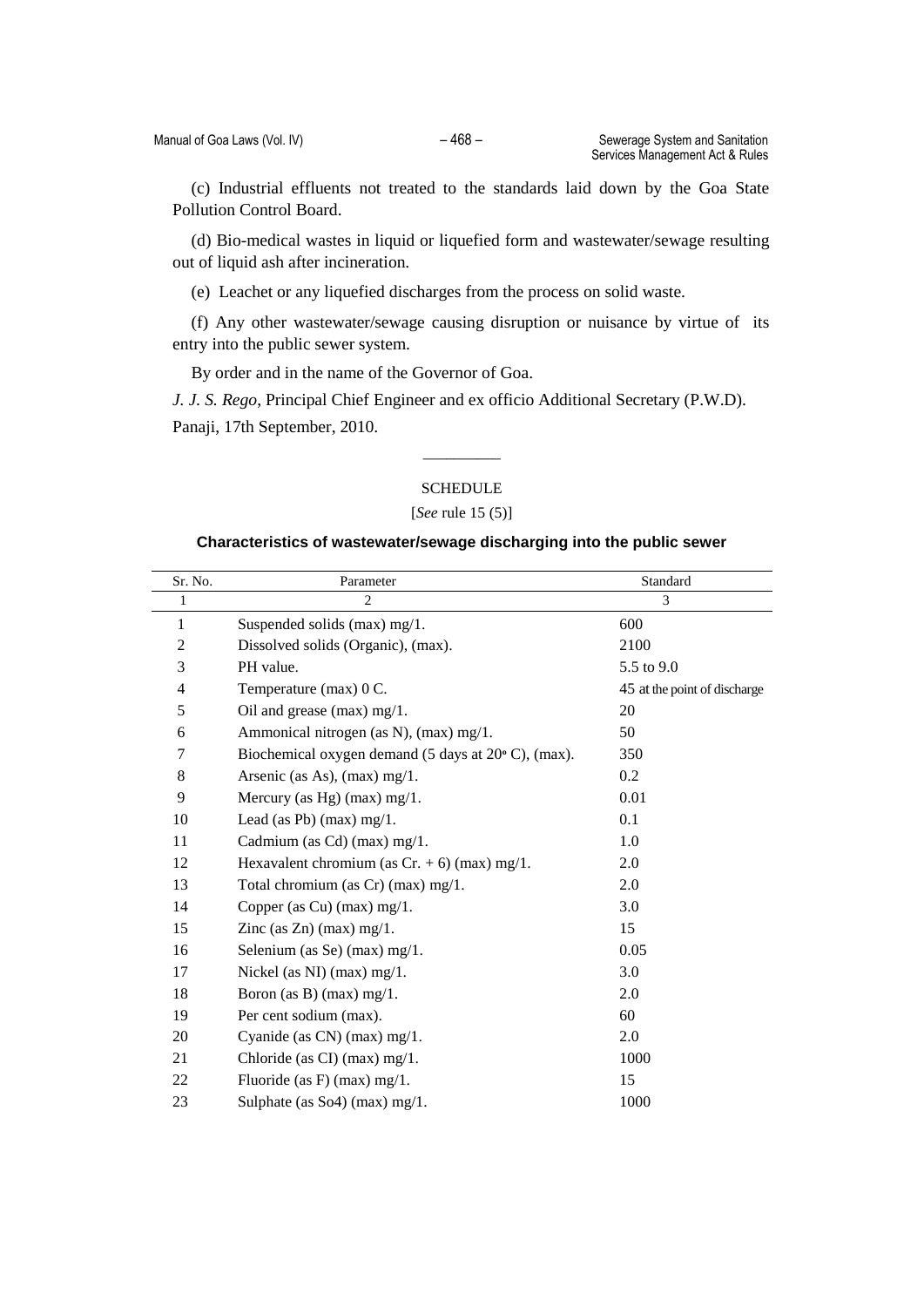| Manual of Goa Laws (Vol. IV) | $-469-$                                    | Sewerage System and Sanitation<br>Services Management Act & Rules |
|------------------------------|--------------------------------------------|-------------------------------------------------------------------|
|                              | 2                                          | 3                                                                 |
| 24                           | Pesticides                                 | Absent                                                            |
| 25                           | Phenolic compounds (as C6H5OH) (max) mg/1. | 5.0                                                               |
| 26                           | Radioactive materials                      |                                                                   |
|                              | Alpha emitters (max) MC/ml<br>(a)          | $10-7$                                                            |
|                              | (b) Beta emitters (max) MC ml.             | $10-8$                                                            |

*Note-1:* All efforts should be made to remove colour and unpleasant odour as far as practicable.

*Note-2:* The standards mentioned above shall apply to all the effluents, discharges, such as, industrial, mining and mineral processing activities, municipal sewage, etc.

*Note-3:* The relaxation or hardening of these characteristics, for wastewater/sewage to be discharged into public sewer shall be subject to the recommendation of the Technical Committee and approval of the Government.

## FORM - I

\_\_\_\_\_\_\_\_\_\_\_\_\_

#### [*See* rule 3(1)]

To,

The Assistant Engineer, Sub-Division ….. Division …., Public Works Department, Panaji/Margao/Vasco–da–Gama.

#### Sub*.*: **Requisition for sewerage connection**.

Sir,

I, the undersigned, intend to avail sewerage connection to the sewerage system under control of PWD, for the premises mentioned below. I am furnishing requisite details for availing the sewerage connection.

- (i) Name of the applicant.
- (ii) Status of the applicant. (Owner/Tenant/Mundcar/Authorized signatory)
- (iii) Address for correspondence.
- (iv) Address of premises/building to be connected to the sewerage system.
- (v) Location/sketch of the premises/building mentioned above.
- (vi) Document in support of occupancy.
- (vii) Certified copy of occupation certificate issued by local authority.
- (viii) Certified copy of latest paid bill in the name of applicant, for water supply/telephone/electricity, etc.
- (ix) Certified copy of latest bill paid by nearest consumer of electricity/water supply/telephone, etc.
- (x) Number of persons who will be connected with applied sewerage connection.
- (xi) Total requirement of water for all purposes for 30 days in Cu. M. (Average of 12 months preceding the month in which application is submitted)
- (xii) Sources of water for meeting the requirement mentioned above:

| Cu. M. |
|--------|
| Cu. M. |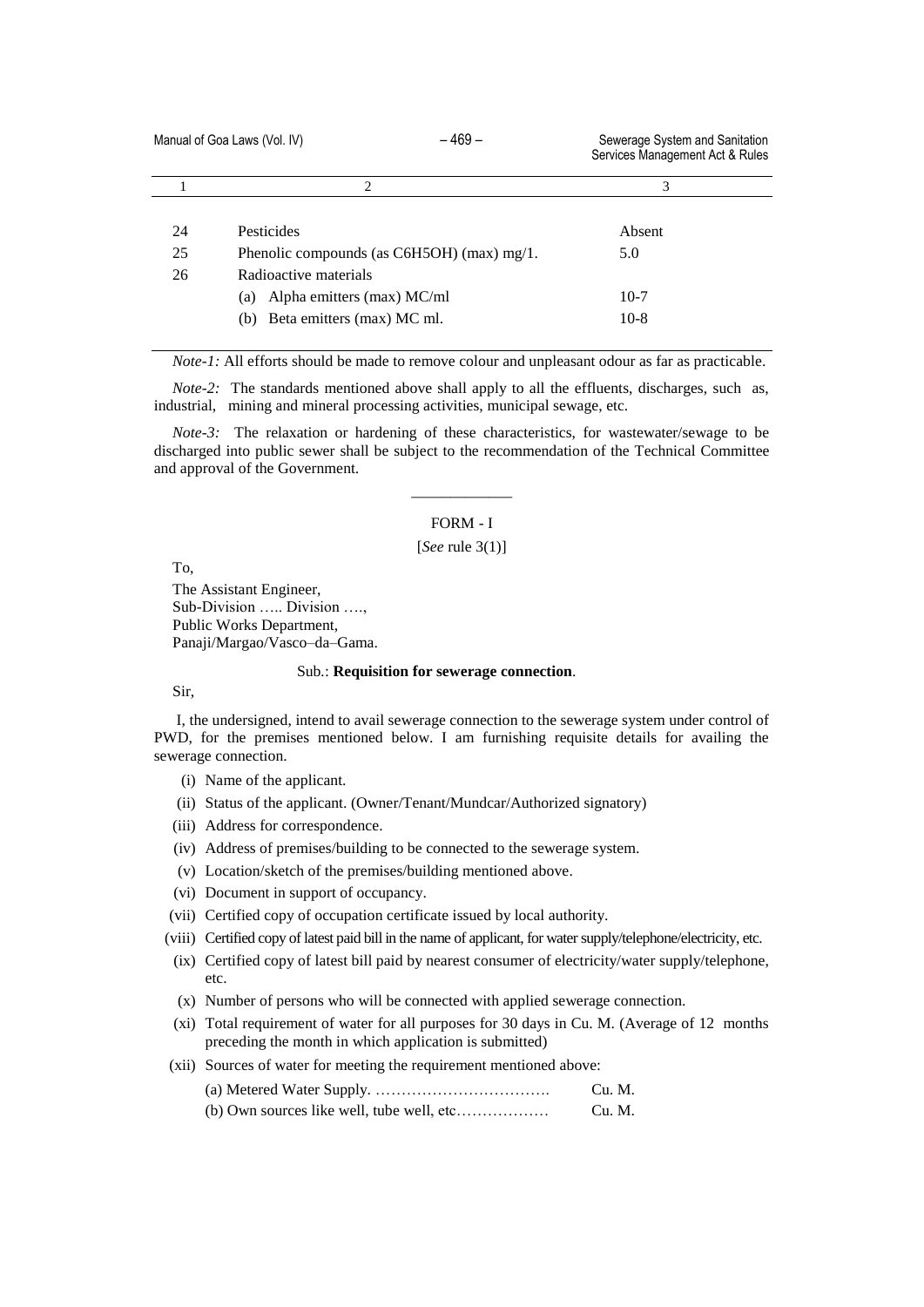| Manual of Goa Laws (Vol. IV) | $-470-$ | Sewerage System and Sanitation<br>Services Management Act & Rules |
|------------------------------|---------|-------------------------------------------------------------------|
|                              |         | Cu. M.                                                            |
|                              |         | Cu. M.                                                            |

- (xiii) Line sketch of building sewerage and water lines and location of public sewer.
- (xiv) Certificate by the plumber registered with P.W.D. who executed plumbing and building sewerage work proposed to be connected with public sewer.

I, undertake to carry out necessary modifications in the building sewerage and plumbing system for water supply, in the premises under my control & possession, at my cost as per your advice, to facilitate sewerage connection. I also undertake to pay requisite charges and security deposit within 10 days from receiving the intimation from you and enter into the agreement with the officer authorized by the Government of Goa as per the provisions of the relevant Act and rules thereunder.

Place:

Date:

Enclosures: As above (.... Sheets) Yours faithfully,

(...................................)

## **For official purpose**

| Date of receiving the application                            |  |
|--------------------------------------------------------------|--|
| Date of site inspection and advice to the applicant          |  |
| Date of submitting documents                                 |  |
| Date of intimation to the applicant for effecting payment    |  |
| Date of signing the agreement by the applicant               |  |
| Date of sewerage connection effected at site                 |  |
| Category allotted                                            |  |
| Total wastewater/sewage joining the public sewer as assessed |  |
| Remarks by the Assistant Engineer with date                  |  |
|                                                              |  |

Reference of intimation to billing authority:

Date: Assistant Engineer

Seal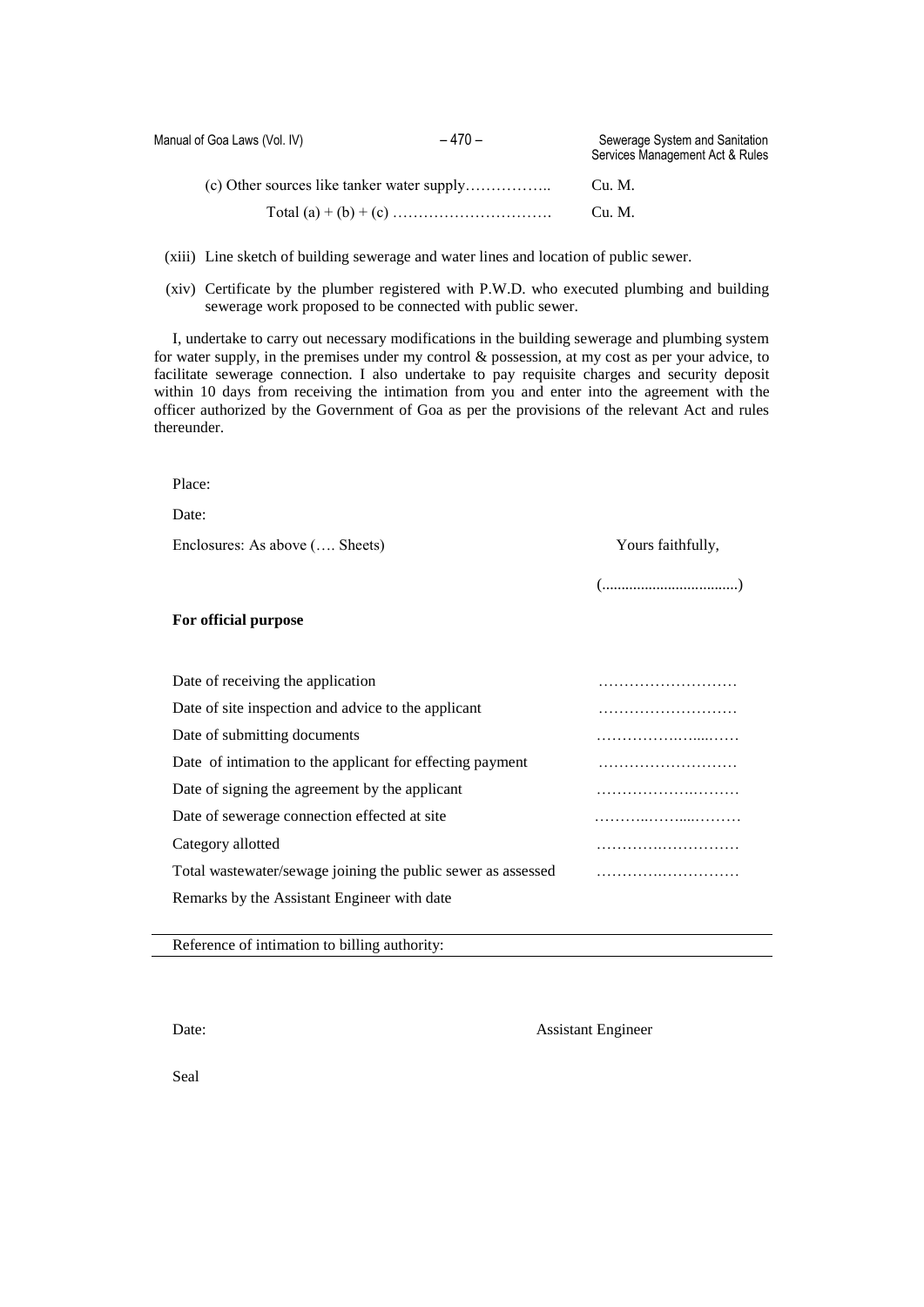# FORM - II

## [*See* rule 3(2)] AGREEMENT

THIS AGREEMENT is made on …………. day of …….… of the year Two thousand ……. between Shri/Ms………………………………………… aged ……………………… year ………………………. son/wife of ……………………………………… residing at ……………………………………………... (hereinafter referred to as ‗consumer') which expression shall include his/her heirs, executors, successors, administrators, legal representative and assignees of the ONE PART and Governor of Goa (hereinafter referred to as the "Government") of the OTHER PART;

WHEREAS the Government has developed and made operational, the sewerage system in the town of and facility of public sewer is made available;

And WHEREAS the consumer has approached the Government with an application dated...................... with requisite details with an intention to connect his building sewerage system with the public sewer, and whereas the parties hereto have agreed to the said proposal on the terms and conditions hereinafter contained.

Now, therefore, it is hereby agreed by and between the parties hereto as follows:—

(1) That the Government will control, operate and maintain the sewerage system in the ………………. town as per the provisions of the Goa Sewerage System and Sanitation Services Management Act, 2008 (Act 14 of 2009) and rules framed thereunder and that the Consumer is aware, has understood and agreed to be bound by the same.

(2) That the Consumer will be entitled to connect his building sewerage to public sewer within ten days after execution of this agreement as well as compliance to the advice of the concerned Assistant Engineer.

(3) That the Consumer shall pay to the Government the requisite charges, deposits, penalties and fines as notified from time to time in accordance with the said Act and rules thereunder, and shall also be subjected to the penalties, recoveries of dues and penal actions, if any, as per said Act and rules thereunder.

(4) That if the Consumer contravenes any of the provisions of said Act and rules thereunder, he will be subjected to action as per said Act and rules as well as other laws in force.

(5) That the officer of P.W.D. shall be entitled to inspect, examine and take action as he deems fit as per the provisions of said Act and rules thereunder.

(6) That in the event of any question, disputes or differences arising in connection with the conditions herein contained or touching or concerning the meaning, operation or effect thereof or of any matter contained therein or as to the rights, duties and liabilities of the parties hereto respectively or otherwise howsoever connected with the agreement, the same shall be referred to the person appointed by the Government for adjudication and decision in accordance with the provisions of the said Act and rules thereunder.

(7) That the Consumer shall not cause discharge of any other wastewater/sewage having characteristics other than those specified in the schedule to the Goa Sewerage System and Sanitation Service Management Rules, 2010.

(8) That the Consumer shall not act in a manner which will result disruption of sewerage system or cause nuisance or health hazard for him as well as for others in the vicinity of premises.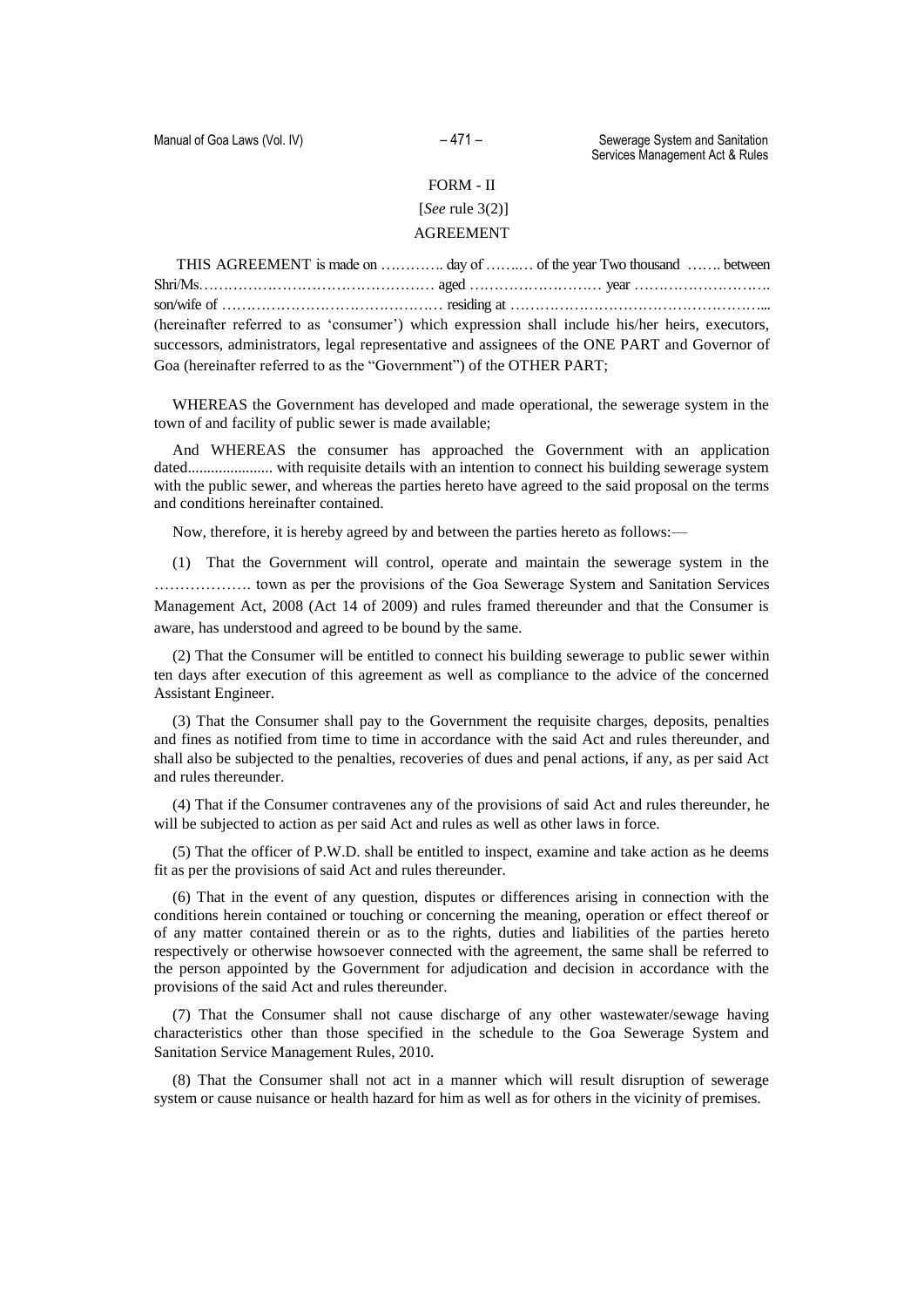(9) That the Consumer will/shall have any objection if the Government effects extension of sewer line with appurtenances constructed by him at his cost, to facilitate sewerage connection to others in future and that he will not claim any share of cost from the party so benefited.

(10) The application dated................. of the consumer shall be deemed to be part and parcel of this Agreement.  $\overline{\phantom{a}}$  , where  $\overline{\phantom{a}}$ 

# FORM - III [*See* rule 3(1)] AFFIDAVIT I, the undersigned ................................................................................................. son/daughter of ................................................................ aged .................................. years, Indian national, residing at ......................................... do hereby solemnly state and affirm as under:—

 (1) I say that I am an occupant of the premises situated in the property surveyed under survey No. ....................... of .........................

(2) I say that I have applied to the Assistant Engineer, ... P.W.D. for sewage connection vide my application dated. ...............................

(3) I say that the premises to which the connection be made belongs to me/my .........../........... and the request of mine for the grant of sewage connection being purely from the angle of hygiene and health, I shall not use the proof of such connection to claim any right, including right of possession, ownership, etc., to the said premises to which connection is sought and the land beneath it.

(4) I say that I shall bear all the cost of the connection, etc., and shall not tamper with the Government property once the connection is made.

(5) I say that I am making the Affidavit in order to produce it to the Competent Authority for availing sewage connection.

I say that whatsoever has been stated hereinabove is true to the best of my knowledge and belief and that no part of it is false.

Solemnly affirmed at................. on this day of ..................... 2010.

Deponent

#### FORM- IV [*See* rule 3(1)]

 $\overline{\phantom{a}}$  , where  $\overline{\phantom{a}}$ 

#### UNDERTAKING

I, hereby declare that for releasing the sewerage connection to the house/building bearing No............... and standing in the property surveyed under No................. of ...................as applied by me vide my application dated ................, the pipeline will not cross any other person's property. The pipeline do cross the property of Shri/Smt. ................... and his/her N.O.C. is attached to the application.

> Signature of the Applicant Name: ............................................ Address: ....................................

.............................................

Date: ...................................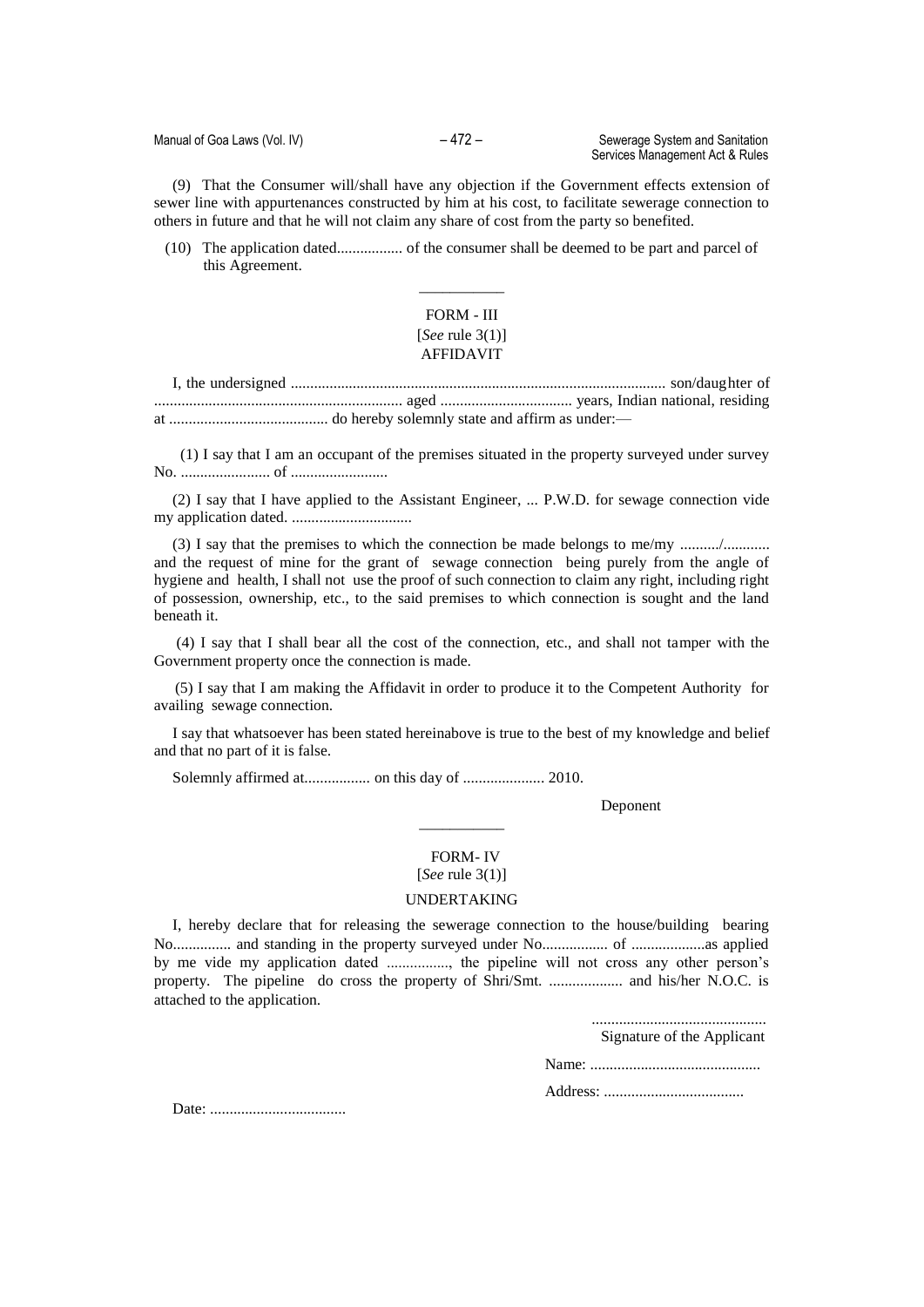Manual of Goa Laws (Vol. IV) – The Solution of Goa Laws (Vol. IV) – 473 – Sewerage System and Sanitation Services Management Act & Rules

# FORM – V [*See* rule 11 (2)] **Office/Bank/Consumer's Copy**

| Bill No                                                              |
|----------------------------------------------------------------------|
| Bill Date                                                            |
| Consumer's Name & Address                                            |
|                                                                      |
|                                                                      |
|                                                                      |
| Details of consumer                                                  |
| 1. Number of persons in the premises<br>connected to sewerage system |
| 2. Wastewater generation $@100$ lpcd                                 |
| 3. Water requirement as per application                              |
|                                                                      |

#### **Disconnection notice**

The water supply connection will be liable for disconnection without notice if three consecutive bills remain unpaid. Water supply will be restored on payment of all dues including arrears, delayed payment charges and reconnection charges as per rules.

#### **Last Date of Payment**

Total wastewater generated during the billing period:–

|                                                        | 1. Total water supply availed—                                 |        |        |
|--------------------------------------------------------|----------------------------------------------------------------|--------|--------|
| Metered water consumption<br>(i)                       |                                                                |        | Cu. M. |
|                                                        | (ii) Tanker water supply                                       |        | Cu. M. |
| (iii) Own sources (Balance to make up the requirement) |                                                                | Cu. M. |        |
|                                                        | Total                                                          |        | Cu. M. |
| 2.                                                     | Hence was tewater generated $\omega$ 80% of total water supply |        | Cu. M. |
| 3.                                                     | Billed wastewater generation                                   |        | Cu. M. |
| 4.                                                     | Billed amount at applicable tariff                             | Rs.    |        |
| 5.                                                     | Other charges                                                  | Rs.    |        |
| 6.                                                     | Arrears/Credits                                                | Rs.    |        |
| 7.                                                     | Gross amount payable on or before last date of payment         | Rs.    |        |
| 8.                                                     | Surcharge for delayed payment                                  | Rs.    |        |
|                                                        |                                                                |        |        |

HELP PROTECT CLEAN ENVIRONMENT TO IMPROVE UPON HEALTH AND **SANITATION** 

#### NOTES

1. In case the payment is effected by cheque or demand draft the same should be drawn in favour of the Executive Engineer, Works Division …… P.W.D. as per the Works Division mentioned in the bill and payable at place of respective office. Outstation cheques or DD are not acceptable.